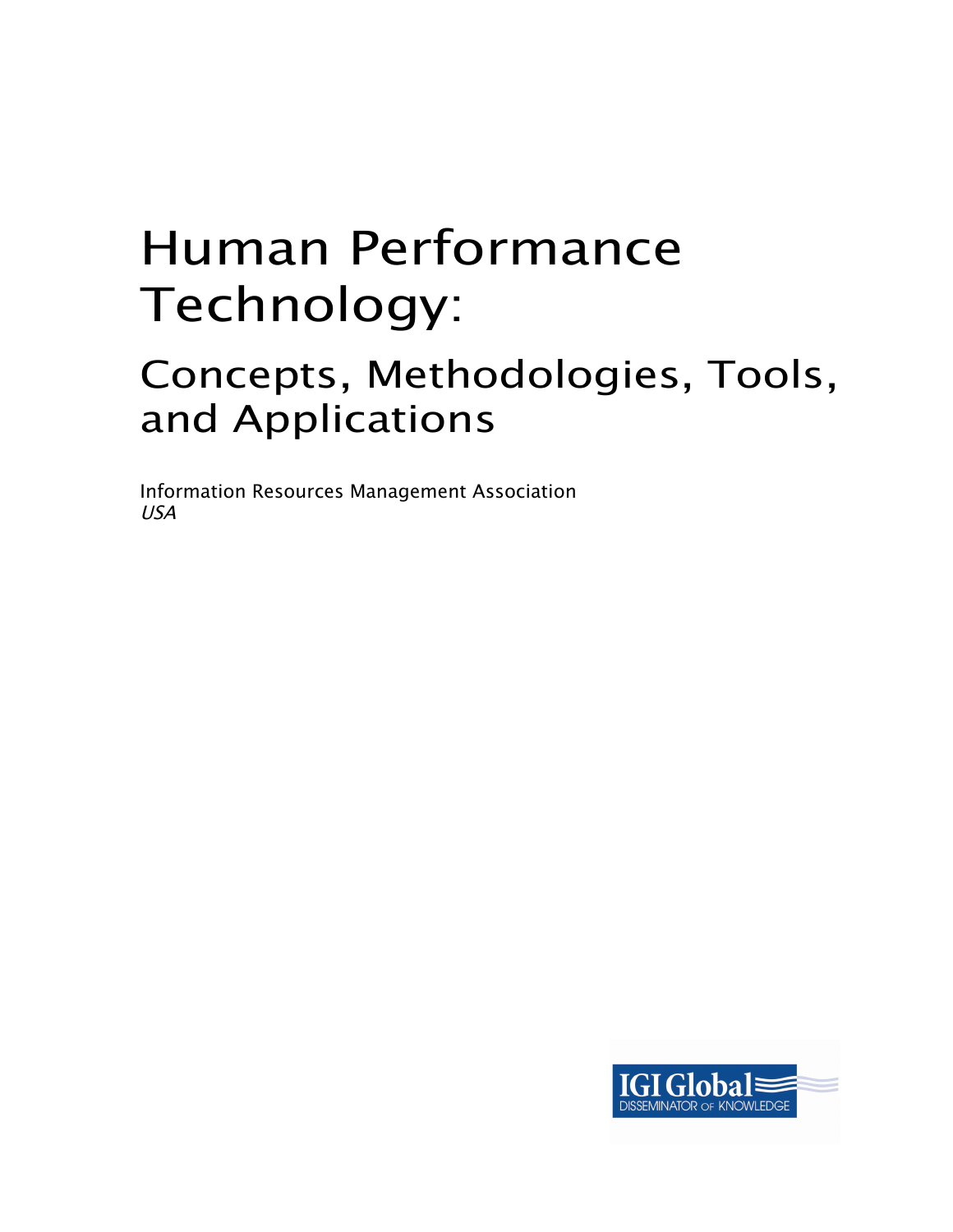Published in the United States of America by IGI Global Business Science Reference (an imprint of IGI Global) 701 E. Chocolate Avenue Hershey PA, USA 17033 Tel: 717-533-8845 Fax: 717-533-8661 E-mail: cust@igi-global.com Web site: http://www.igi-global.com

Copyright © 2019 by IGI Global. All rights reserved. No part of this publication may be reproduced, stored or distributed in any form or by any means, electronic or mechanical, including photocopying, without written permission from the publisher. Product or company names used in this set are for identification purposes only. Inclusion of the names of the products or companies does not indicate a claim of ownership by IGI Global of the trademark or registered trademark. Library of Congress Cataloging-in-Publication Data

Names: Information Resources Management Association, editor. Title: Human performance technology : concepts, methodologies, tools, and applications / Information Resources Management Association, editor. Description: Hershey, PA : Business Science Reference, [2019] Identifiers: LCCN 2018053267| ISBN 9781522583561 (hardcover) | ISBN 9781522583578 (ebook) Subjects: LCSH: Performance technology. Classification: LCC HF5549.5.P37 H86 2019 | DDC 658.3/12--dc23 LC record available at https://lccn.loc.gov/2018053267

British Cataloguing in Publication Data A Cataloguing in Publication record for this book is available from the British Library.

The views expressed in this book are those of the authors, but not necessarily of the publisher.

For electronic access to this publication, please contact: eresources@igi-global.com.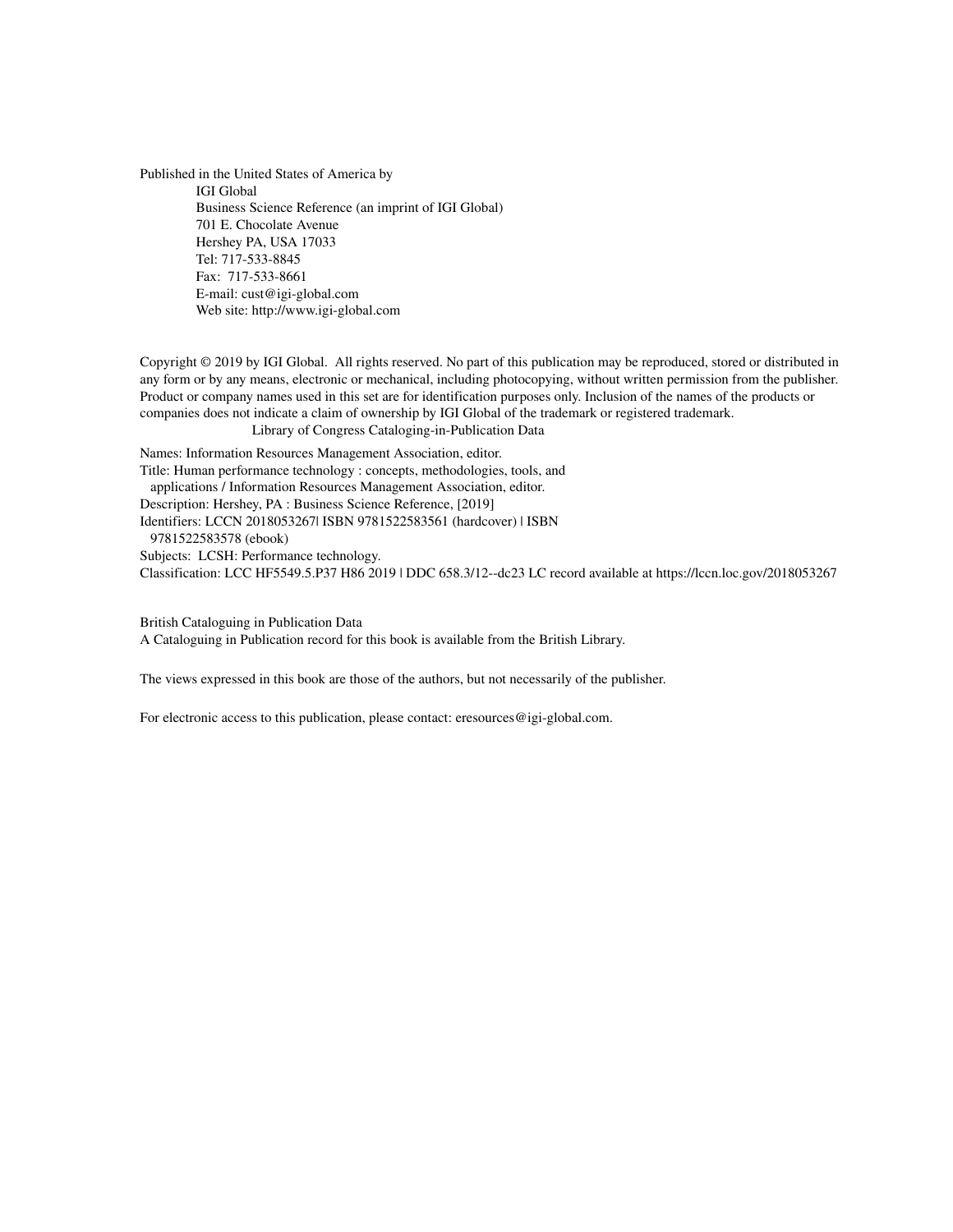## Chapter 42 Digital Citizenship for All: Empowering Young Learners With Disabilities to Become Digitally Literate

**Quincy Conley** *Boise State University, USA*

**Jessica Scheufler** *Boise State University, USA*

**Gina Persichini** *Boise State University, USA*

**Patrick R. Lowenthal** *Boise State University, USA*

**Michael Humphrey** *Boise State University, USA*

## **ABSTRACT**

*Digital literacy is important, particularly for young people as they prepare for college and a career in modern society. From computer-based tests used to measure student progress on college applications and online job applications, the transition to college and career requires the use of technology. Individuals must have digital literacy skills to fully participate and contribute on the job and at school. This includes people with disabilities. These young adults have aspirations for jobs and higher education just like others their age and therefore deserve to be taken seriously. This article is a review of literature that explores what it means to be digitally literate, the digital literacy experience for young adults with disabilities, and the implications for education and the workplace. It also proposes instructional solutions to aid in the preparation of young adults for college and career.*

DOI: 10.4018/978-1-5225-8356-1.ch042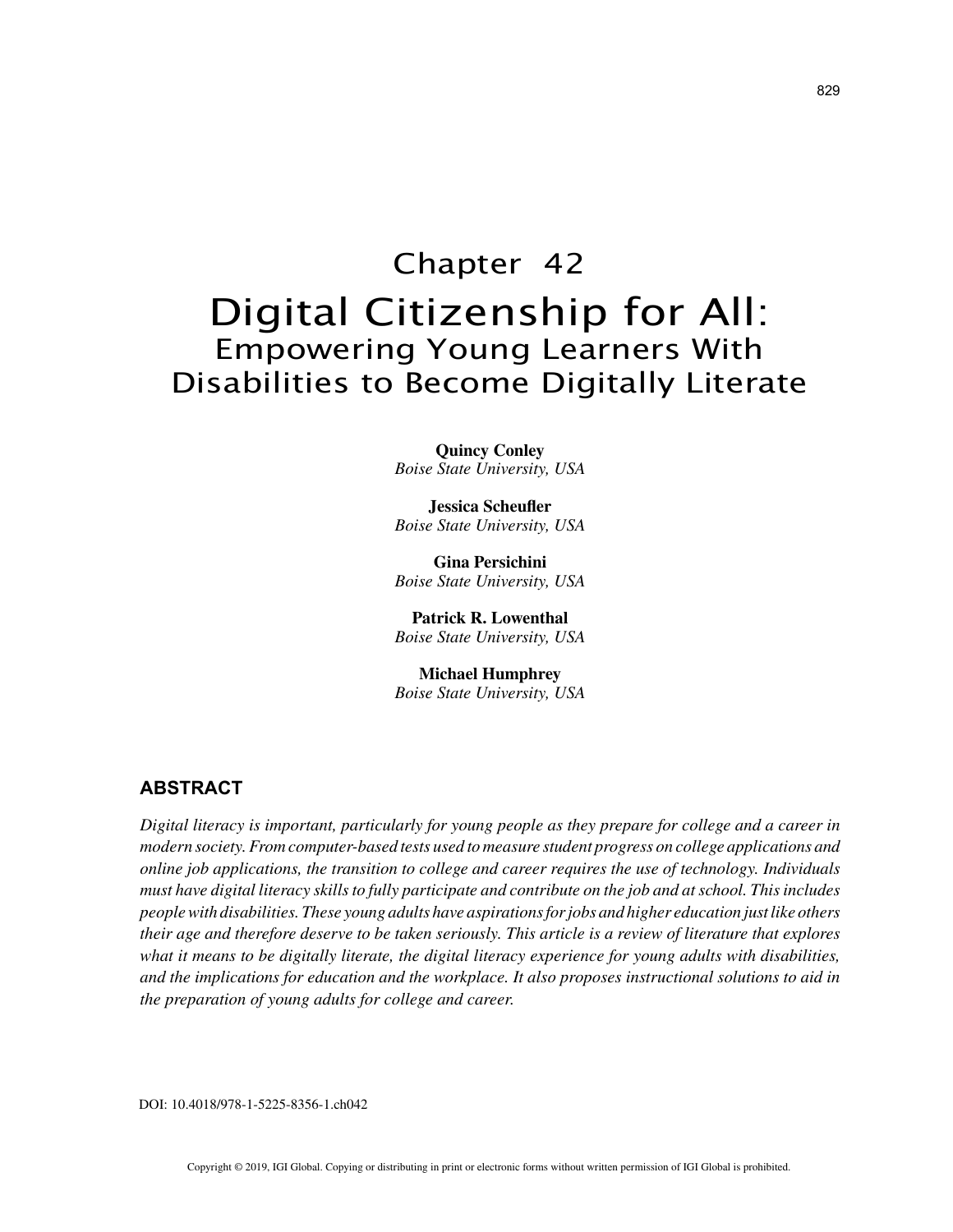## **INTRODUCTION**

Scholars have studied digital literacy for decades. As a result, multiple models have been developed to describe and explain the phenomenon. Margaret Spencer (1986) and then Paul Gilster (1997) were the first to introduce the concept of digital literacy (Buckingham, 2015). Subsequent researchers have since expanded upon this early work (Koltay, 2011; Knobel & Lankshear, 2006; Merchant, 2007; Russo, Watkins, & Groundwater-Smith, 2009). The early definitions focused mostly on technical skills because computer use at the time was primarily for basic "operational skills" (e.g., calculations and word processing). Now that computers are more advanced, mobile, and used in a variety of ways day-to-day, more recent definitions often include higher-level cognitive processes such as communication skills and critical thinking skills (Belshaw, 2012; Dede, 2010; Ferrari, 2012; Janssen et al., 2013; Neumann, Finger, & Neumann, 2017; O'Connor et al., 2002; Scott, 2007). An often cited more expansive definition by Eshet-Alkalai (2004), claims that "digital literacy involves more than the mere ability to use software or operate a digital device; it includes a large variety of complex cognitive, motor, sociological, and emotional skills, which users need to function effectively in digital environments" (p. 93). Along with expanding the definition, experts have argued that digital literacy is not a singular entity, but instead a combination of intertwined skill sets, competencies, and attitudes (Bawden, 2008; Hattie, 2009).

More recently, though, Belshaw (2012) has argued that Eshet-Alkalai's conception of digital literacy does not account for how digital literacy changes as digital tools and contexts change over time. Belshaw instead conceptualizes digital literacy as lying on a continuum with skills broken down into levels, akin to The Levels of Digital Literacy Model created as part of the DigEuLit Project (Martin & Grudziecki, 2006). Low-level skills, sometimes called functional digital literacy skills, are learned quickly with practice and feedback. Higher level-skills are more complex and take time to develop. Belshaw believes that these skills are difficult to develop in a one-time, non-contextualized instructional experience. In parallel, Eshet-Alkalai (2012) updated the model to include "real-time-thinking"; this update recognizes that people need to be more adept at processing and evaluating large quantities of information due to the pervasive nature of the internet.

It is clear from the literature that digital literacy is complex and evolving, and, as such, a difficult concept to pin down. Two recurring themes arise in the literature. One theme is that digital literacy changes as technology changes; therefore, it must be continually defined and redefined. The second theme suggests that no definition accurately defines digital literacy for every organization and setting (Belshaw, 2012, p. 44). Given this, we summarize simply that digital literacy is the acquisition of skills and abilities necessary to communicate and navigate within current and emerging technologies. Albeit brief, as new technologies produce new skills, this definition is sustainable and is applicable in the career and the workplace context congruent with the focus of this paper (Buckingham, 2015; Gilster, 1997; Reed, 2010; Spencer, 1986; U.S. Department of Labor, 2016).

### **WHY DO DIGITAL LITERACY SKILLS MATTER?**

In the United States, recent legislation called the Workforce Innovation and Opportunity Act (WIOA), has highlighted the importance of digital literacy skills in the workplace (U.S. Department of Labor, 2016). The skills used to read, understand, and navigate information online have become essential in recent years because the tools in the workforce continue to change. According to a report conducted by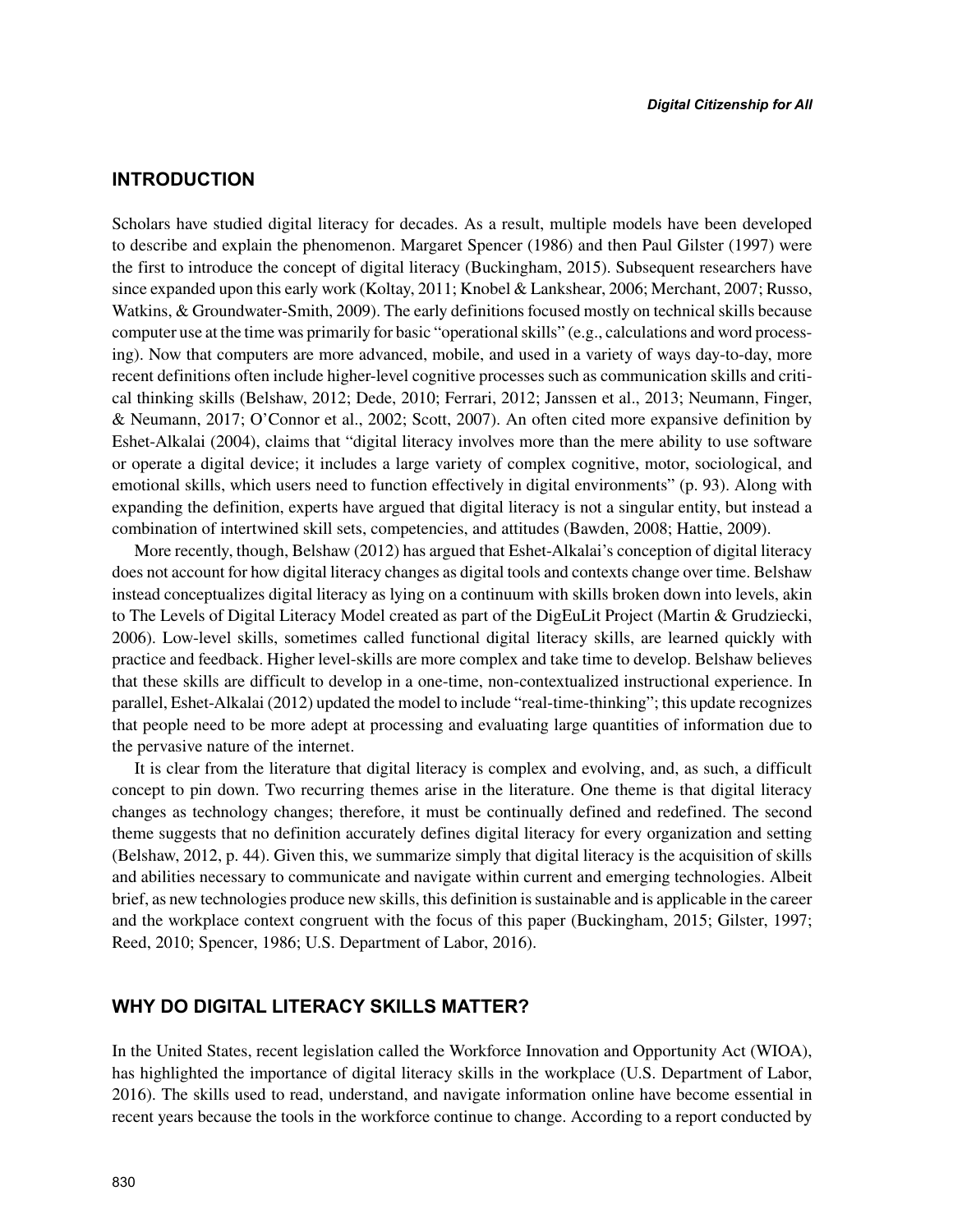the World Economic Forum, technological advances in the next few years will impact all types of work (World Economic Forum, 2016). In fact, Schwab (2017) argues that we are now entering a new age of work, which he labeled "the 4th Industrial Revolution." This shift in the workplace is characterized by "a fusion of technologies that is blurring the lines between the physical, digital, and biological spheres" (Schwab, 2017, p. 99). The shift is more than the introduction of new tools and technologies, but also the reality that digital is becoming embedded in society, impacting how individuals learn, work, and socialize.

Digital skills are not only necessary to perform day-to-day functions in the workplace, but they are also essential to simply enter the workplace because much of the job application process is now completely digital (Kavanagh & Johnson, 2017; Westfall & Zeller, 2014). With a competitive job market, recruiters use the internet to reach a wider pool of prospective job candidates. Recruiting online allows for shortened timelines for recruiting, evaluating, and hiring versus conventional paper and pencil methods. In addition, candidates who successfully use digital tools in the application process are increasing their chances of selection by demonstrating their digital skills to recruiters. The U.S. government recognized the changes in workforce recruitment and skills by identifying the digital literacy skills needed to enter workforce, which include basic academic skills, critical thinking skills, and self-management skills needed "for successful transition into and completion of postsecondary education or training, or employment" (U.S. Department of Labor, 2016, p. 128). To emphasize the criticality of this, employers are now more prescriptive of the required digital literacy skills needed for employment, which is not easily done, since these skills need to be learned in authentic contexts in order for them to be most effective (Hattie, 1987). For example, Withers et al. (2015) noted in a case study of job-seeking learners at Portland State University that "digital skills are required to look and apply for jobs, even if those jobs do not require digital skills on a daily basis" (p. 4). Thus, with online job boards and application submission processes, digital literacy skill development must precede employment consideration.

## **Digital Skills Gap**

After discussing the definition and importance of digital literacy skills for employment, it is worth describing how digital literacy skills are developed. People become digitally literate both inside and outside of the classroom. Although it is common for young children to experience technology before even walking, most kids begin to learn digital literacy skills in school. Children first begin learning how to use technology informally by observing those around them (Plowman, Stevenson, McPake, Stephen, & Adey, 2011; Plowman, McPake, & Stephen, 2008). They not only learn these early digital skills through observation and practice but also by adopting "shared social practices with family and friends" (McTavish, 2009, p. 21). Parents also influence children's attitudes and interest in technology (Lankshear & Knobel, 2011). However, how children's digital literacy skills develop over time depends on a number of internal and external factors including access to technology, self-efficacy, number of hours spent using technology, and support from parents and teachers (Ba, Tally, & Tsikalas, 2002).

While there is not a commonly accepted measure of digital fluency, some researchers have studied students' perceptions of their own digital literacy skills. In one study, Kaminski, Switzer, and Gloeckner (2009) found that students' self-reported proficiency with some digital skills diminished from entry to completion of their undergraduate studies. The study measured students' perception of their fluency with technology by surveying incoming freshmen and then surveying the senior class four years later. While perceptions of fluency increased in basic skills--such as using presentation software and spreadsheets--the researchers discovered students did not engage in enough advanced applications. Specifically, students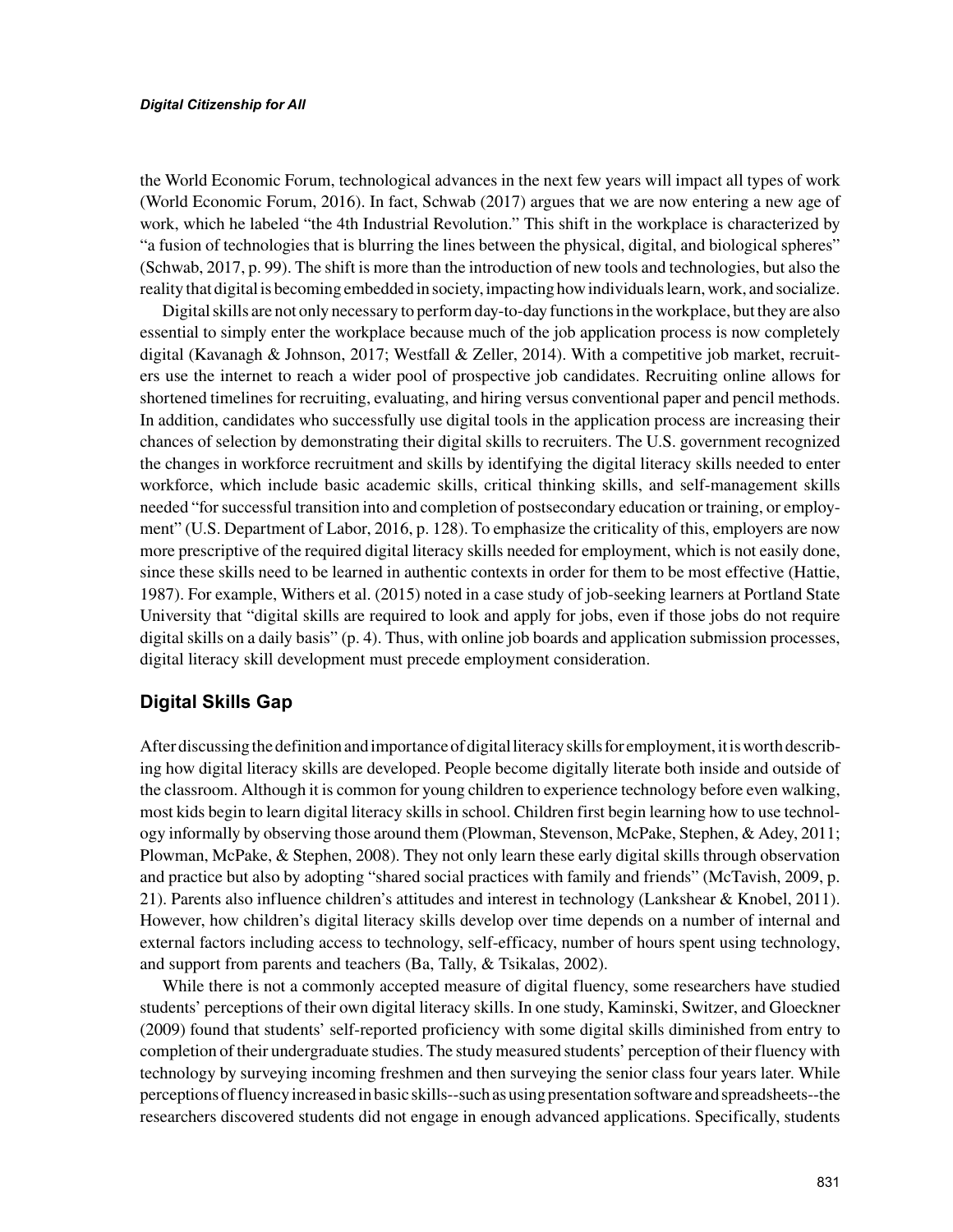did not have as much experience creating original content based on what they were learning using digital tools (Kaminski et al., 2009). This is significant because a number of digital literacy definitions and frameworks address application skills and the ability to synthesize information in digital environments and basic technology functions (Belshaw, 2012; Dudeney & Hockly, 2016; Eshet-Alkalai, 2004; Kurtz & Peled, 2016). We are interested in how this gap in skills manifests for young adults with disabilities.

For students with disabilities, a gap in digital skills is sometimes referred to as the disability digital divide; this refers to the difference in access to computers and the internet between those with disabilities and those without (Gorski & Clark, 2002). Kim and Doh (2006) identify disability as both a direct and indirect cause of this divide. The direct aspect is how the disability itself affects a person's ability to see, hear, or manipulate devices. People experience difficulties using technology when they are unable to read text on a screen due to vision impairment, unable to hear audio in video explanations with hearing loss, or unable to use functions that require clicking or using a button for individuals with limited dexterity. Indirectly, people with disabilities are impacted by low income and limited education and career opportunities (Kim & Doh, 2006). Later research by Vicente and Lopez (2010) supports that finding, showing that people with disabilities are less likely to use the internet due to the added costs for adaptive technology tools. An individual is less prepared to use digital tools that are not easily accessible. Kim and Doh (2006) add, however, that the socioeconomic factors are only part of the cause. Vicente and Lopez (2010) point out that people with disabilities are less likely to feel confident in their online abilities than those without disabilities.

#### **Digital Skills Success**

Overcoming the disability digital divide remains a challenge for educators. Despite the barriers, young adults with disabilities transitioning from school to college, the workplace, or other adult services can, and do, have success interacting with information and individuals online. As shown by research on the subject, students with disabilities recognize the value and experience benefits learning online. Yet there are challenges. Williams and Hanson-Baldauf (2010) investigated the usability of a web portal with support information for individuals transitioning to independent activities. Key among their findings is that people with mild learning difficulties can successfully navigate online learning environments. The ability of individuals with disabilities to adapt to digital tools may be due, in part, to the existing use of technology tools to assist in their personal life (Hall, 2013). Seok and DaCosta (2016) support this argument finding that "digital technology implementation in daily life can enhance the digital literacy of students" (p. 7).

When it comes to academic achievement, many studies show little difference in the impact of learning online between students with disabilities and those without (Allday, 2011; Dobransky & Hargittai, 2016; Jelfs & Richardson, 2010; Park & Nam, 2014; Stewart, Mallery, & Choi, 2010). There can be differences depending on the individual and the individual's disability, however, Stewart, Choi, and Mallory (2010) suggested students with disabilities were likely to achieve higher grades in online courses versus traditional classrooms. Stewart et al (2010).. point to the benefits of multimedia course content in flexible environments where students can adapt content into formats they absorb better, and instructors can share content in ways that meet a larger variety of learner needs. Where MacArthur (2009) determined that using word processing tools had positive effects on students struggling with writing skills, a study by Straub (2012) identified a positive impact on writing skills for students with learning disabilities who received writing instruction and tutoring online. Straub (2012) noted benefits of communication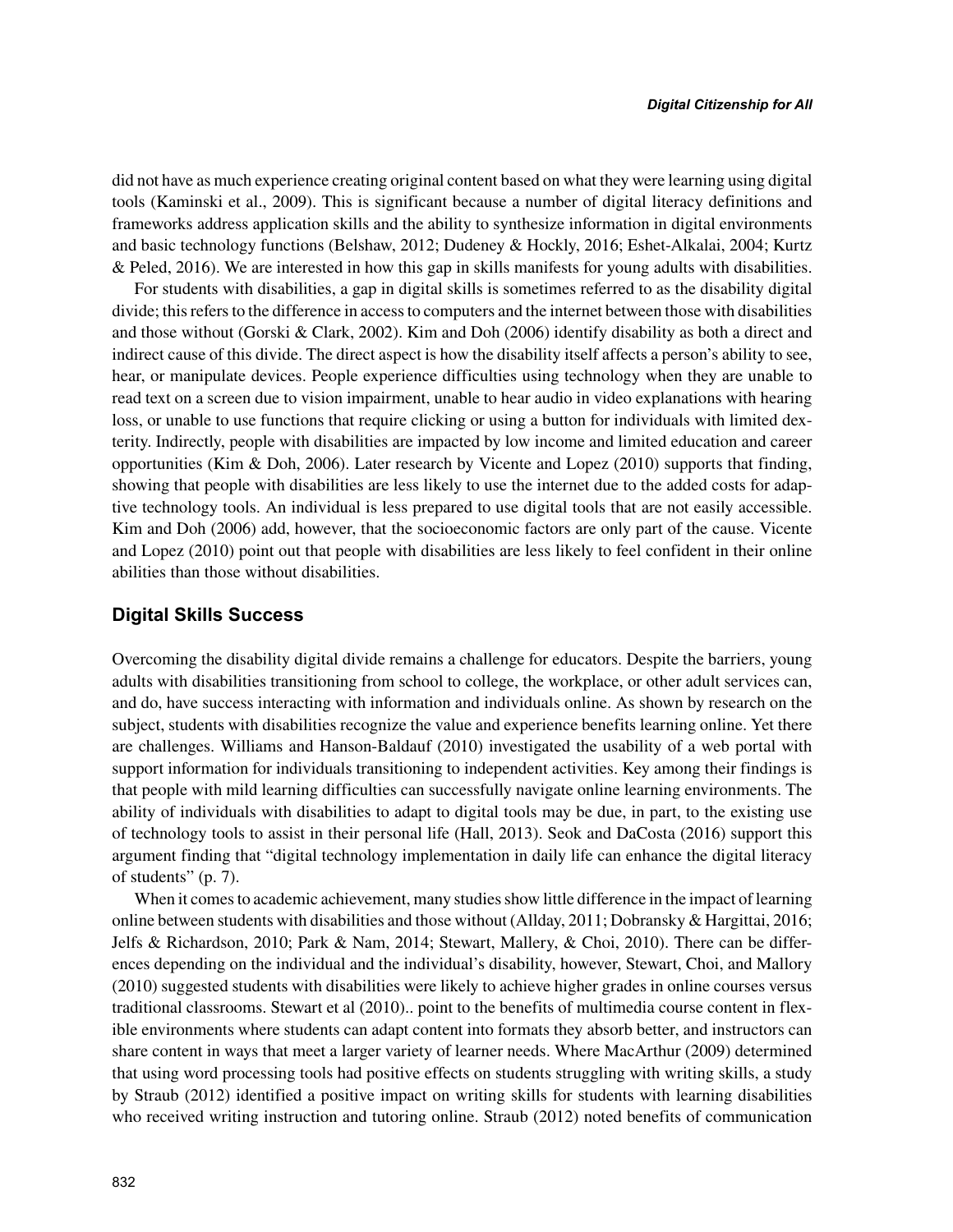in written form and media-rich instruction. One significant benefit Allday (2011) recognized is the flexibility that online learning provides for students with disabilities. In a study of courses in a virtual school, students with special needs benefited from taking breaks, repeating multimedia content as needed, and engaging in activities as often as necessary. In the virtual environment, those students with special needs seemed to do just as well academically than those without disabilities (Allday, 2011). Students with disabilities have also been successful at learning and maintaining functional skills. While limited studies examined just how adolescents and young adults with disabilities practice digital literacy in the classroom, the results from these studies are mostly positive. An encouraging study by Cihak, Wright, Smith, McMahon, and Kraiss (2015) examined whether high school students with intellectual disabilities could acquire and maintain functional digital literacy skills. They focused on three students in a high school special education classroom. Each using identical computers, the students completed a variety of tasks including emailing, using job-search websites, bookmarking those sites, and storing and retrieving documents in cloud storage. The researchers then examined how the students did on those tasks. The researchers found that the students could acquire the skills with instruction and maintain the skills over time. Another study by Park and Burford (2013) examined tablet use and whether using tablets could improve digital media literacy of young adults. The researchers discovered that tablets could improve digital media literacy, but how individuals used a device had a greater impact than the specific device they used. For example, using tablets to search for and use information as well as for social purposes increased the students' abilities to use the technology as well as comprehend the messages retrieved with it. Simply put, students using tablets for information or social purposes became better at using those specific skills (Park & Burford, 2013, p. 276).

Besides being able to apply functional skills successfully, students with disabilities also possess digital agility--the familiarity, flexibility, and confidence in using digital tools. They also possess skills in making decisions regarding the use of technology. A study by Seale, Draffan, and Wald (2010) addressed digital inclusion in higher education regarding digital agility. The study suggested the strengths of disabled students and suggested educators focus on empowering students' use of technology by, "recognizing and utilizing the digital agility of disabled students as well as their strategic fluency in negotiating complex decisions" (Seale et al., 2010, p. 459). They concluded that "disabled students can be as digitally agile as non-disabled students" (Seale et al., 2010, p. 459). In a study comparing digital literacy skills of people with and without disabilities in South Korea, Park and Nam (2014) stated that "people with disabilities are just as capable as anyone else to become digitally literate when technical barriers are overcome" (p. 410).

The digital literacy skills that people learn and practice throughout their education carry through to the workplace and life skills. For example, research suggests that student with disabilities value online communication. In one study of college students at the United Kingdom's Open University, Hall, Nix, and Baker (2013) found that "disabled students are more likely than those without a declared disability to believe that digital skills are important" (p. 216). They investigated the perception of student's digital skills development and relevance along with their motivation. While they expected to find little difference between the views of disabled and non-disabled students, their results indicated students with disabilities perceived a greater importance of digital skills, including information literacy and information communication technology skills, versus their non-disabled counterparts. The researchers concluded a potential reason for the difference includes, "that these students already see technology as something that can help with problems resulting from their disability" and that "digital literacy skills may be valued as a means to facilitate person social interactions" (Hall et al., 2013, p. 224).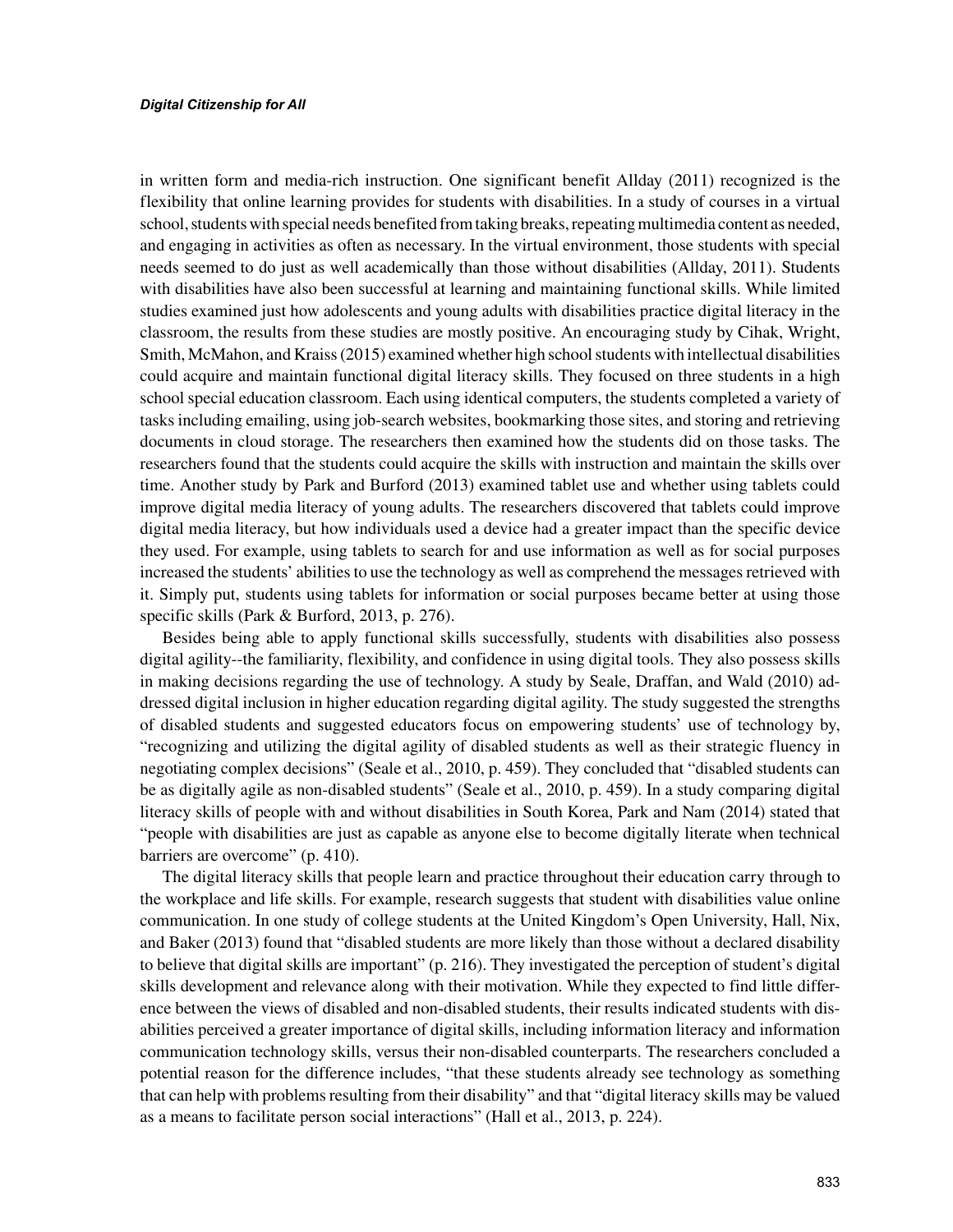## **What's Working?**

Success in learning with digital tools for students with disabilities may be attributed to some individuals already using assistive technologies to accommodate for their disabilities. Additionally, people with disabilities value digital skills (Hall et al., 2013; Jelfs & Richardson, 2010) and can learn technology faster than those without disabilities when provided with a supportive learning environment. For example, a study by Badge, Dawson, Cann, and Scott (2008) showed students found and used controls within a learning system more quickly than those without disabilities. The researchers observed the students may have been "used to customising their own learning experiences and personalising their computing environment" and were "more self-aware than the control group" who had little interaction with the learning (Badge et al., 2008, p. 111). The learning environment the institution creates, however, impacts success.

The interaction between students and teacher and the collective efficacy and collaborations are key factors when students are learning whether in a traditional face-to-face classroom environment or an online environment (Donohoo, Hattie & Eells, 2018). Wang (2014) addressed the issue of trust in her research, which includes having confidence not only in the e-learning system but also in the instructor and institution. Wang (2014) writes that "by implementing strategies and features that enhance the trustworthiness of online learning environments, online instructors can be more effective ... helping students with disabilities succeed in online learning" (p. 356). Social interaction between instructors and learners also increases learning goals as discovered by Alamri and Tyler-Wood (2016) who share, "[t]he extent to which the students will participate in online courses depends on the way instructor will facilitate and provide appropriate directions to their students" (p. 67). All these findings underscore the importance of equity in access to education.

The impact of the learning environment and the identified importance of the factors that make up this environment (e.g., age, gender and geographic location) necessitate the need to innovate improved student outcomes (Hattie, 1992; Houghton, Hattie, Wood, Carroll, Martin & Tan, 2014). New approaches may assist by removing the visibility of disabilities. While online learning can break down geographic barriers such as access as Straub (2012) points out, it may also diminish stigma experienced by those with disabilities. Barnard-Brak and Sulak (2010) studied attitudes about requesting accommodations by college students. They found that "individuals with visible disabilities may simply prefer online courses given that their fellow classmates would possibly never know that they have a disability unless they chose to disclose this information online" (Barnard-Brak & Sulak, 2010, p. 87).

Gaining confidence in the use of technology tools and online communications also helps people with disabilities succeed in social engagement. Good and Fang (2015) recognize the social connections young people make using the internet. Yet those with learning disabilities (LDs), autism spectrum disorders (ASD) and attention deficit hyperactivity disorder (ADHD) may need additional support as they transition to becoming independent adults to interact with others online safely and effectively. That support can result in improved social interactions. Good and Fang (2015) argue that young people with LDs or ASD actually benefit from online interactions where they can rely on text for communication without confusing social cues. Once in the workplace, this becomes advantageous as technology becomes a crucial component of business communications.

In the work environment, government regulations support workers with disabilities. The Americans with Disabilities Act (ADA) "makes it unlawful to discriminate in employment against a qualified individual with a disability" (Harkin, 1990, p. 7). It also defines reasonable accommodations, which include "making existing facilities used by employees readily accessible to and usable by individuals with disabilities" and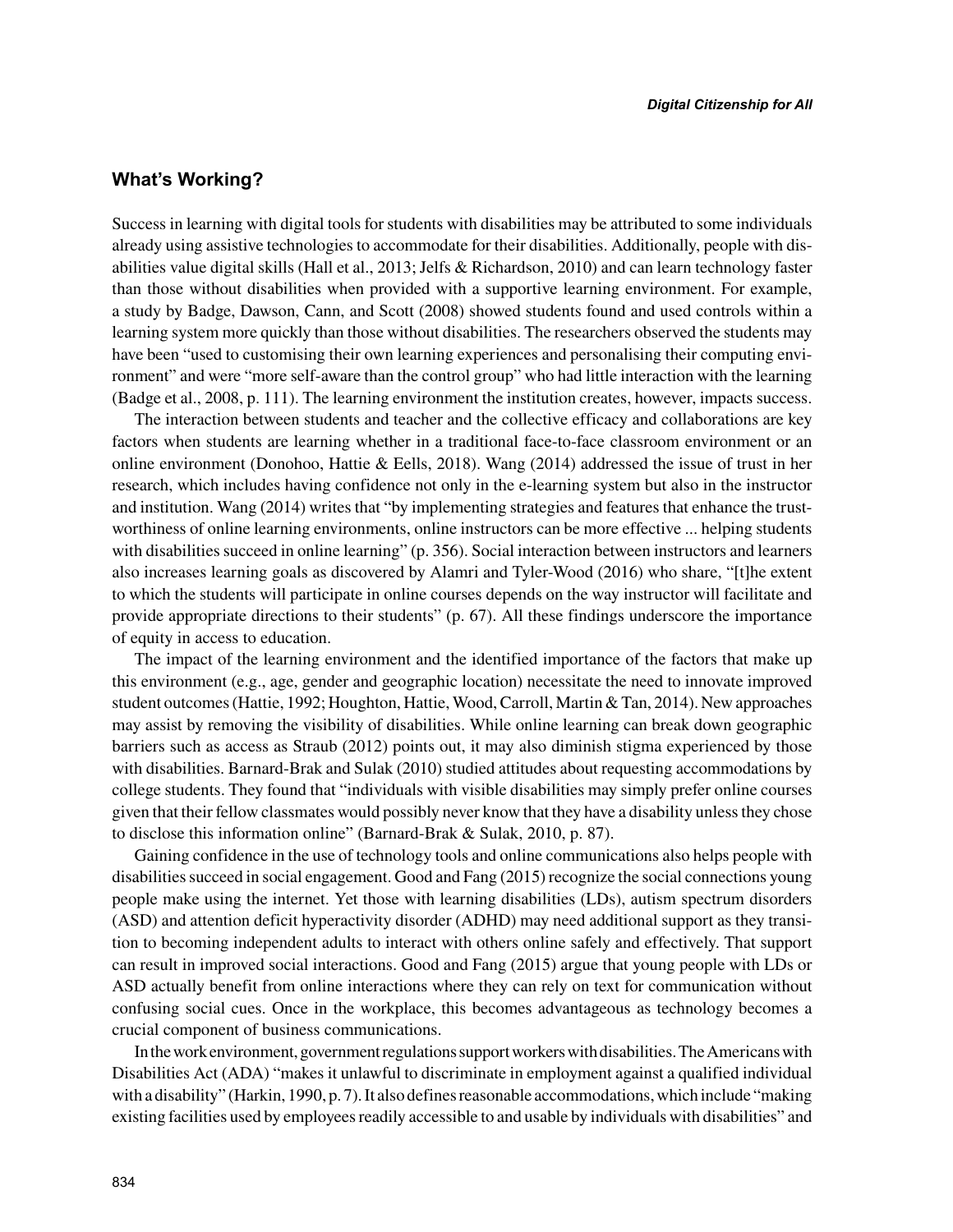the restructuring of a job, modifying the tools to do the job, or providing resources to support completion of work (Harkin, 1990). Beyond regulation compliance, there are additional advantages to hiring people with disabilities. The Institute for Corporate Productivity (Institute for Corporate Productivity (i4cp), 2014) found that people with intellectual and developmental disabilities (IDD) performed just as well as people without disabilities on a number of performance factors. More, employers report cost savings and productivity improvements when accommodations are put in place for workers with disabilities. Those include increased employee attendance and decreased costs for retention and training of staff along with increased overall company productivity (Hartnett, Stuart, Thurman, Loy, & Batiste, 2011; Loy, 2017).

## **Solutions: How Can We Bridge the Disability Digital Divide?**

Based on the body of research on this topic, the question begs, what can educators, instructional designers, policymakers, college and university administrators, and employers do to help bridge the disability digital divide? In the next section, some of the more promising opportunities to make it easier for people to acquire digital literacy skills are presented.

## **DIGITAL TECHNOLOGY USE IN THE CLASSROOM**

Using digital technology in the classroom provides many benefits for all students, including those with disabilities. In grades K-12, research suggests that digital technology can improve knowledge acquisition, engagement, student achievement, and self-improvement (Alsalem, 2016). One device studied extensively is the use of the tablet as an instructional tool. Tablets in the classroom have shown improved reading outcomes for students with intellectual disabilities (Coleman, Hurley, & Cihak, 2012) and reading comprehension and vocabulary of students with attention deficit disorders (ADHD) (Retter, Anderson, & Kieran, 2013) and autism (Ganz, Boles, Goodwyn, & Flores, 2013; Whitcomb, Bass, & Luiselli, 2011). What is appealing is how easily this technology suits individuals' learning needs with modifications, which helps to provide the learner more control over their learning experience (Coyne, Pisha, Dalton, Zeph, & Smith, 2010). Additionally, through digital technology, learners have shown more motivation due to the personalization of the instruction over traditional classroom activities because students are allowed more freedom to explore independently (Hodis, Hattie & Hodis, 2017).

## **COMPLY WITH ACCESSIBILITY LAWS AND STANDARDS**

Laws in the United States, like the Rehabilitation Act of 1973, established the parameters for access to education. For instance, "until the mid-1970s, laws in most states allowed school districts to refuse to enroll any student they considered "uneducable," a term generally defined by local school administrators" (Martin, Martin, & Terman, 1996, p. 26). That said, the Rehabilitation Act impacts more than education. Amended in 1998, it includes Section 508, the often-cited rule for accessibility. The amended Section 508 requires federal agencies to have accessible technology tools for people with disabilities (U. S. General Services Administration Federal Government, 2003). Federal agencies must now provide the same access to information for those with and without disabilities. To address advances in technology, the Architectural and Transportation Barriers Compliance Board, or Access Board, has updated the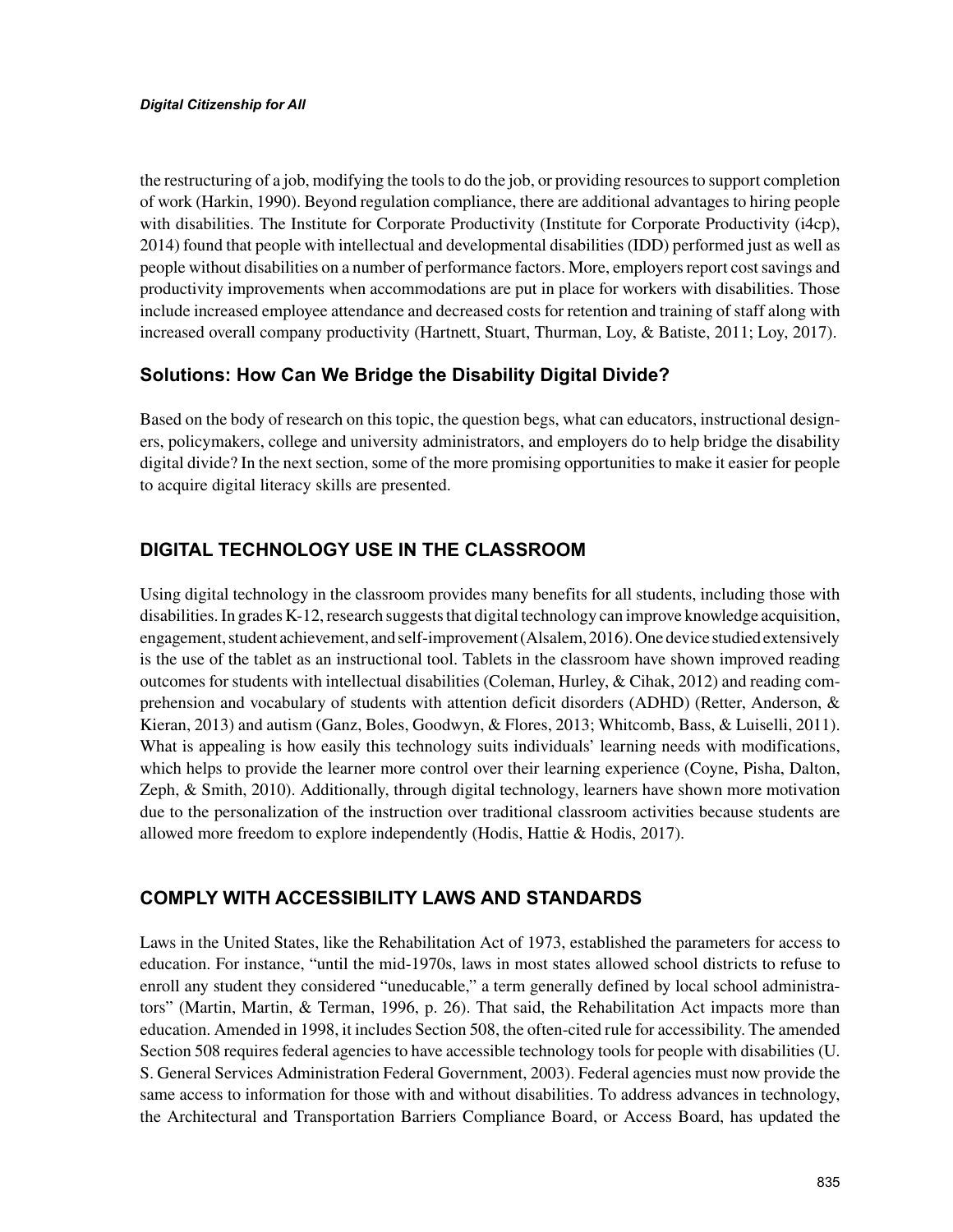rules defining Section 508 yet again. Compliance will be mandatory as of January 2018 (Information and Communication Technology (ICT) Standards and Guidelines Final Rule, 2017). This latest update shifts the focus of guidelines to the function of technology versus product-specific given the rate of change of technology and adaptation of tools for a variety of purposes. The changes also expand coverage to include electronic documents and content (Econometrica Inc., 2017). It is too soon to tell how the update for Section 508 will impact learning digital literacy skills specifically, though one can expect that improved accessibility of online learning will have positive impacts for students with disabilities.

Section 504 of the Rehabilitation Act states that "no otherwise qualified individual with a disability in the United States ... shall, solely by reason of his or her disability, be excluded from the participation in, be denied the benefits of, or be subjected to discrimination under any program or activity receiving federal financial assistance" (Brademas, 1973, p. 141). Another important element of law for individuals with disabilities is in Section 255 of the Communication Act (Telecommunications Access for People with Disabilities, 2012). This law requires telecommunication services and products to be accessible to people with disabilities. This Communications Act was strengthened by the Twenty-First Century Communications and Video Accessibility Act of 2010, which updated a number of existing laws with current technologies (21st Century Communications and Video Accessibility Act (CVAA), 2011) including the Americans With Disabilities Act (ADA). The ADA provides enforceable standards to address discrimination of people with disabilities (Harkin, 1990).

While the regulations create the opportunity for people with disabilities to access education--and ultimately employment--the reality is that not all of the rules and regulations are meeting the needs of those with disabilities. In a study of 219 distance education program websites, only 15% were free of accessibility issues (Schmetzke, 2001). Since then, website accessibility compliance has risen to 23% globally, however, that percentage is still woefully low by most standards (Erickson, Lee, & von Scrader, 2017; Siteimprove, 2016). Most errors preventing accessibility were a lack of image descriptors or tags readable by assistive technology for people with visual disabilities. A case study of the University of Washington Distance Learning Program outlined the efforts for creating accessible online courses (Burgstahler, Corrigan, & McCarter, 2004). Vagueness in the application of how Section 508 standards are performed present challenges along with ways of overcoming technical problems such as displaying some characters on a screen and addressing file formats. The researchers concluded there was a critical need to define and apply universal design principles in the development of online courses (Burgstahler et al., 2004).

Conjoined with the need for a set of established standards for designing instruction is an issue of self-identification. In a study of students' satisfaction with institutions' accessibility and compliance services, the authors found many students did not disclose their disability (Roberts, Crittenden, & Crittenden, 2011). They suggest that, in some cases, students taking online courses may not know what accommodations are available or what to request. The authors recommend providing online resources with information about services and accommodation options and developing online courses with the institution's disability services. They conclude that "institutions who offer online courses and degree programs would benefit from providing online resources to all students as to educate them about the services offered to students with disabilities" (Roberts et al., 2011, p. 247). A coordinated approach to design and delivery of online instruction may also alleviate unresolved support and accommodation issues discussed in some research (Fichten et al., 2009; Roberts et al., 2011). Ability is not a factor when access to tools, training, and accommodations are met. Dobransky and Hargittai (2016) found "no difference by disability status" in the use of information-seeking, employment, or education behaviors when taking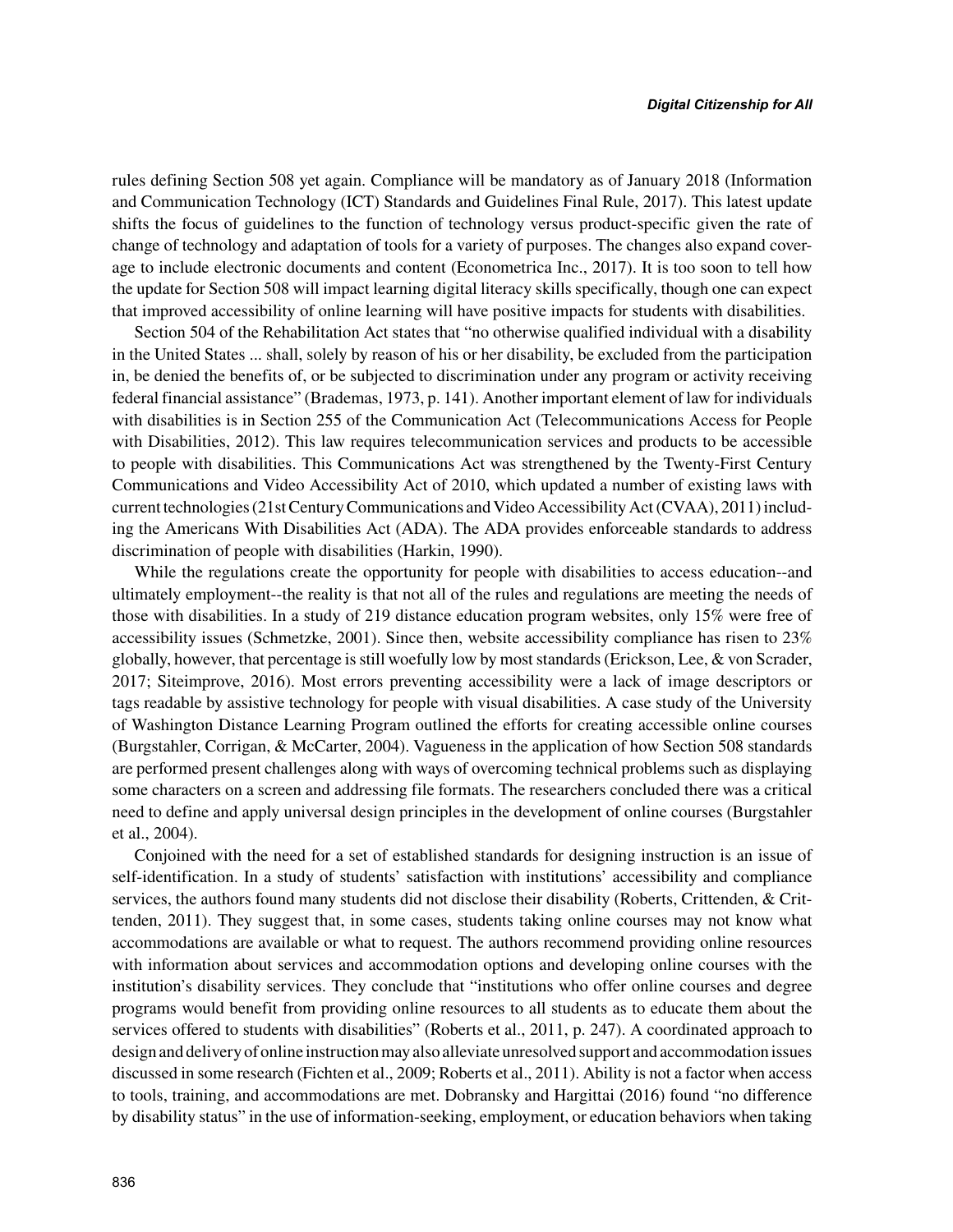into account "basic access, demographics, socioeconomic status, autonomy of use, time spent online, and Web-use skills" (p. 26). Accessibility laws and standards have yet to scratch the surface of bridging the gap in digital skills for learners with disabilities, however, they are a foundation for inspiring awareness and ultimately solutions to the issues.

## **TAKE A UNIVERSAL DESIGN APPROACH**

Where accessibility legislation for education and workforce training might fall short, Universal Design for Learning (UDL) instructional framework could help accommodate individuals with special learning needs. Often referred to simply as UDL, it is an approach that attempts to address the needs of all learners to create including removing and lowering barriers to self-actualization (Mace, Hardie, & Place, 1991). Moreover, as shown in Figure 1, UDL represents a growing set of design principles aimed at supporting learners while interacting within a digital learning and non-digital environments (Edyburn, 2010; Hoddis, Hattie & Hodis, 2017; Iwarsson & Ståhl, 2003; Spooner, Baker, Harris, Ahlgrim-Delzell, & Browder, 2007). The abilities or disabilities of the student do not need adjustment, but rather, the design of the curriculum and learning environment. In a case study conducted by Meo (2008), a classroom instructor noted that he typically blamed students for failing his classes thinking they were not prepared or had

*Figure 1. Comparison of UDL to other types of instruction. Image reprinted with permission from "Advancing Equity and Inclusion: A Guide for Municipalities," by City for All Women Initiative (CAWI), 2015, Retrieved from http://www.cawi-ivtf.org/sites/default/files/publications/advancing-equity-inclusionweb\_0.pdf Copyright 2015 by CAWI. Captions adapted with permission from "Implementing Universal Design for Learning on Canvas," by Moore, 2017, Canvas Community Blog, Retrieved from https:// community.canvaslms.com/groups/designers/blog/2017/10/16/implementing-universal-design-forlearning-on-canvas Copyright 2017 by Canvas.*



**Traditional Instruction:** Unchanging, static learning experience that assumes every student has the same needs.

**Customized Instruction:** Adapted learning experience adjusted to each student's individual needs.

**UDL** Instruction: Flexible learning experience that accounts for the needs of a diverse student population at the outset.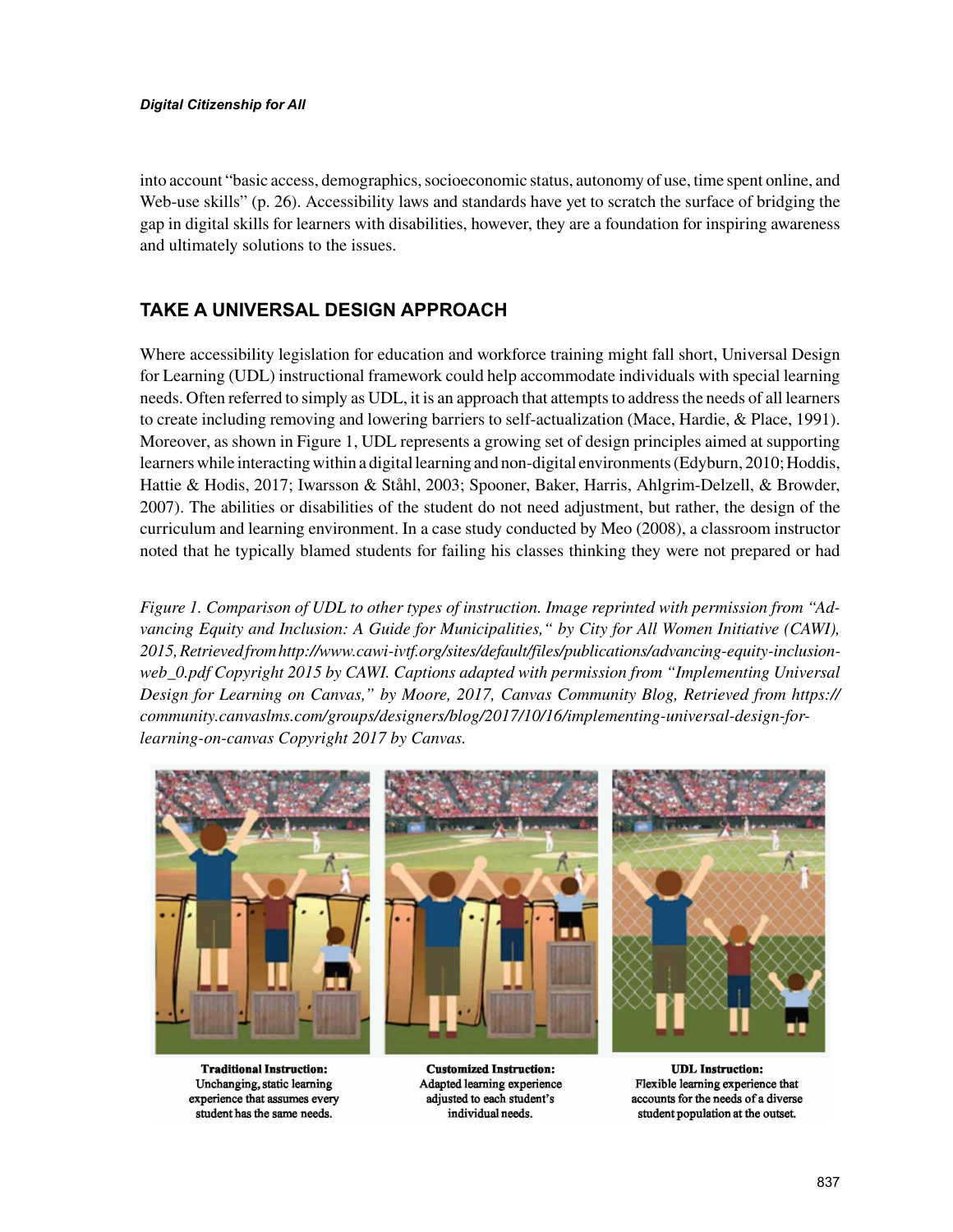some personal limitations. After following UDL guidelines to develop instruction, the same instructor realized it was the curriculum that was creating barriers, and it needed to be adjusted to increase options for learning for his students (Meo, 2008). Similarly, a study by Hall, Meyer, and Rose (2012) pointed out that UDL enables educators to "recognize that variance across individuals in the norm" and that curriculum should be "adaptable to individual differences rather than the other way around" (p. 4). Researchers welcome this concept suggesting educational institutions "place too much emphasis on the disabilities in students, not enough on the disabilities in the learning environment" (Rose, Harbour, Johnston, Daley, & Abarbanell, 2006, p. 150). By applying universal design to structures, designers of a building may consider the needs of individuals with physical disabilities. Designing an accessible entryway for individuals in wheelchairs does not diminish access for individuals with full mobility. It improves access for individuals for a variety of reasons including illness, age, or the burden of carrying a heavy box.

Nevertheless, the potential of UDL is not yet fully realized. UDL is not just limited to curriculum or physical disabilities--it can help reduce all types of barriers for students while holding all students to similar achievement expectations. Development of UDL has largely been a concerted research effort led by the Center for Applied Special Technology (CAST) (About Universal Design for Learning, 1984), Mace (2008), and the National Center on Universal Design for Learning (The three Principles of UDL, 2014). The now widely adopted principles, boil down to the three overarching principles of (1) provide multiple means of representation, (2) provide multiple means of action and expression, and (3) provide multiple means of engagement (Rose & Meyer, 2002; Rose & Meyer, 2006).

The relationship between learning and technology is reciprocal; as stated, learning to use technology is critical in this digital age, and using technology is equally important. Technology allows the delivery of personalized learning (Hall et al., 2012). Meyer and Rose (2000) pinpoint the flexibility of computers and the internet to assist teachers to create customized instruction through the use of multimedia and assistive technology. UDL utilizing technology allows for delivery of "flexible instructional practices directly within the core instructional curriculum" for access by students (Hall et al., 2012, p. 7). The flexibility that UDL creates benefits everyone in the learning experience, including teachers. One study related to UDL learned that implementing UDL can save teachers time by creating lessons that involve all students up front, versus adjusting them after the fact to make accommodations (Spooner et al., 2007). Rose and Meyer (2006) also explain that an advantage of designing universally is building a lesson once, but using it many times. A later study by Burgstahler (2001, p. 2) noted that "planning for access as the course is being developed is much easier than creating accommodation strategies once a person with a disability enrolls in the course."

It is imperative to note that teachers carry some of the heaviest burdens in adapting course content to meet the needs of students with disabilities (Meo, 2008). Lessening the load are readily-available resources such as curriculum development tips and lesson plan designing with UDL to help (Spooner et al., 2007). As Pisha and Coyne (2001) stated about the flexibility that UDL provides for teachers, the "range of new options, when thoughtfully applied, can be expected to facilitate learning, reduce frustration, and promote increased engagement in the learning process" (p. 200).

For all its advantages, it is important to remember that UDL is not a panacea. Hitchcock and Stahl (2003) prognosticate that, "it is not a replacement for effective classroom practices" (p. 49). In implementing a UDL approach to learning, Hall et al (2012) cautiously state that UDL is not a magic solution that fits for everyone. Rather, it means that all learners with all their individual difference have equal and fair access and opportunity to learn the same content in ways that work best for them.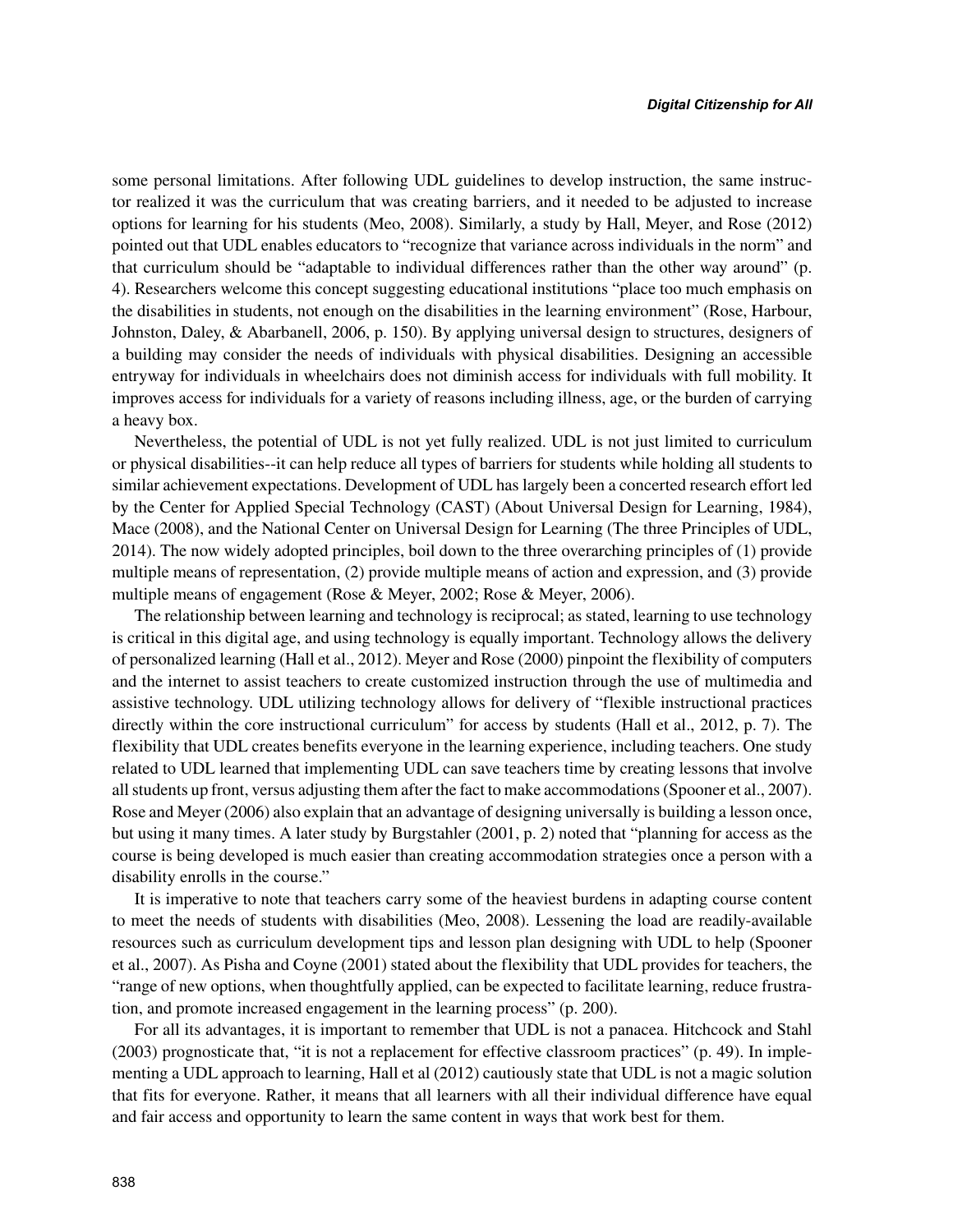## **Making UDL Mainstream**

While adapting the learning experience to fit the individual can improve learning outcomes, it is only a solution if those in roles who create instruction can apply the approach. The literature suggests that students with disabilities can successfully learn digital skills, but incorporating digital literacy in the classroom is a challenge for both general and special education teachers (Alsalem, 2016; Voogt, Erstad, Dede, & Mishra, 2013). Preparing lessons that apply digital literacy in meaningful ways like (Ertmer & Ottenbreit-Leftwich, 2013) suggest, can be time-consuming. For example, one study surveyed 682 teachers, general and special education teachers, about their experiences teaching digital literacy. The top challenge among teachers was the time it took to prepare content for digital consumption (Alsalem, 2016). Combining inadequate access to technology tools and restrictive computing policies exacerbates time constraints (Alenezi, 2017). Also, educators may not be adequately prepared to meet the demands of the modern classroom (Alenezi, 2017; Borthwick & Hansen, 2017).

Borthwick and Hansen (2017) suggest professional development programs may fill the gap. Alenezi (2017) identified that teachers' comfort level with technology impacted their use of it in the classroom, however, fear of losing instructional time with students prevented teachers from participating in professional development programs offered by their institutions.

Still, professional development programs do not always provide adequate support after training ends and teachers return to their classrooms. Even when professional development programs are effective at training individuals how to use and teach digital literacy skills, without continuous support from leadership, teachers may not continue using what they learned (Kafyulilo, Fisser, & Voogt, 2016). Teachers, including those considered "digital natives" (Prensky, 2001; Southall, 2012), need continuous guidance and feedback. For example, teachers reluctant to try out new technology in the classroom may rely on older, and less effective, methods of teaching (Collier, 2012).

## **LEVERAGING INSTRUCTIONAL MODELS**

#### **Why Leverage HPI Models?**

Addressing these issues is not easy. One way to approach the challenge of introducing digital literacy skills to young adults is by using human performance improvement (HPI) tools (Rothwell, 1999). HPI applies methodologies and strategies drawn from behavioral psychology, instructional technology, and organizational development, among others, to help people improve their performance in the classroom, job, and elsewhere. There are several reasons we think using HPI tools for digital literacy improvement projects is worth considering. The first reason is they provide guidance for working through complex problems that involve human behavior. Changing human behavior is a difficult endeavor. Many HPI tools were designed using theoretical and empirical evidence and then tested in practice so they can be used to reliably change how people learn and behave. Another reason is the tools provide guidance for different elements of a project. There are a lot of different tasks and processes that practitioners need to do during the course of a project. HPI tools help to provide an organized framework for completing each of these tasks and processes, which could help minimize the taxation on educator's time developing instructional materials. Finally, they help to keep the focus on results. The tools are designed so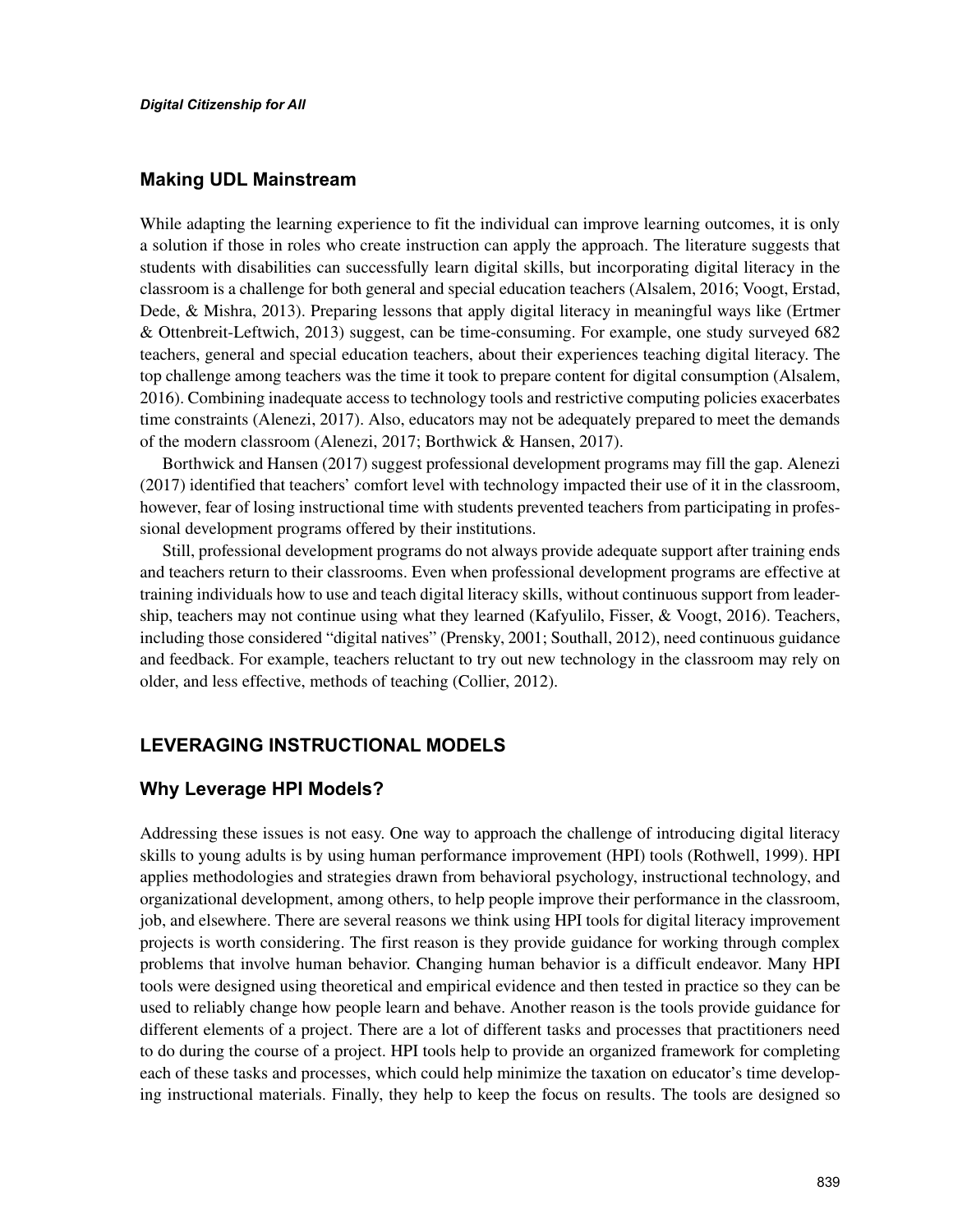that the end results are always at the forefront, which is important because it makes it easier to stay on target and within budget.

## **The HPI Process**

Following the foundations of the HPI model, as shown in Figure 2, the process begins with gathering information to identify the performance problem, why it exists, and determine the gap impacts (Swanson, 2007). This informational gathering stage helps decision makers learn more about the target learning group and analyze environmental factors that might help or impede success. After defining the goals, stakeholders discuss solutions and decide how to help people meet those goals. Next, solutions are developed and tested. In the final stages of the HPI process, the solutions are evaluated against a set of criteria to determine if it is working or if adjustments are needed (Swanson, 2007).

## **Designing Learning Experiences**

When a learning solution is necessary, HPI practitioners design and develop learning solutions that meet the needs of the target group. Typically, instruction design supports the goals of the learner. Using reliable models makes it easy to replicate and adapt content and design elements as necessary. Practitioners of HPI will choose a model based on their experience using the model, personal preference, desired outputs, and context for the application. By applying trusted HPI models for instruction, the practitioner creates learning environments that are not only engaging but also help the learners acquire skills to accomplish their goals (Swanson, 2007).

*Figure 2. Human Performance Improvement Model for designing instruction. Adapted with permission from "Fundamentals of Performance Improvement: Optimizing Results Through People, Processes, and Organizations," Van Tiem, Moseley & Dessigner (2012).*

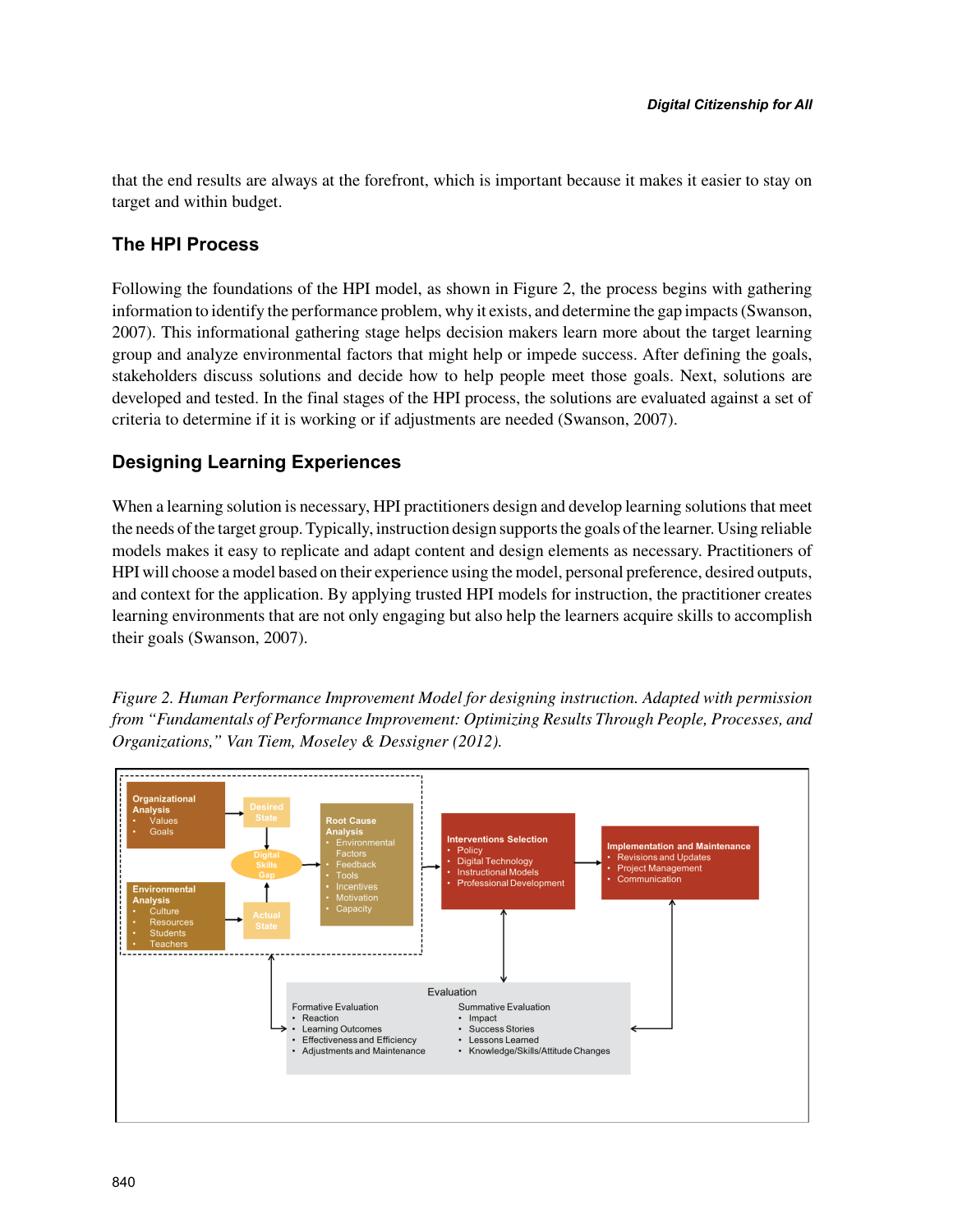## **Digital Literacy Training Program**

As a potential exemplary solution that follows federal standards and was designed following the UDL framework using HPI tools; a research team has recently designed and developed a digital literacy skills training for young adults with disabilities preparing for college and the workplace preparation. The College and Career Prep Digital Literacy Training Program is a flexible, blended learning solution for individuals with learning disabilities. To more adeptly meet the needs of this target audience, training is in the form of either an online self-study course or as an in-person facilitated learning experience (which could be one-on-one sessions or in a classroom setting with multiple participants). Sponsored by the State of Idaho Board of Education Vocational Rehabilitation department, the training program uses instructional software, Articulate Storyline 2, and hosted online in a way that would maximize participation with a lightweight, flexible learning management system.

To help meet the needs of a group with diverse learning needs, the training modules work in any order. The training is adaptable to the learners, so they can complete the workshop online at their convenience or take as much time as they need to complete the workshop. In rural locations like Idaho, the training can reach a larger audience with this adaptability. Albeit a byproduct, learners are introduced to learning online, which is an important lifelong learning skill and digital literacy in and of itself. The modules are designed for reuse in various capacities (e.g., by a high school teacher for his or her class, as a part of a one-time instructional offering like a workshop, or even as a tool for parents to work one-on-one with their children). The program has two main tracks -- Track 1: Entering the Job Market and Track 2: Bound for College. Depending on the learner's goals, they may complete it in full or in part, as best suits their needs. The release and implementation of this innovative program are currently underway. Yet, the initial response by educators, parents, and other service providers is overwhelmingly positive. There is research forthcoming about how young adults with disabilities respond to the digital literacy content, instructional design, and learning delivery methods.

#### **CONCLUSION**

In sum, it is possible, with the right supports, for young learners with disabilities to achieve their life goals. Just like everyone else, they want to pursue their goals, dreams, and hopes in efforts to be global citizens. It is evident digital literacy skills are essential to be able to do so. These skills are necessary to participate in higher education, to apply for jobs, and to complete job tasks. People with disabilities, however, have disadvantages when it comes to learning these skills. While the barriers do exist, though, individuals with disabilities want to learn and can learn digital literacy skills when the learning environment supports their needs. The research cited in this article shows that educators, instructional designers, administrators, employers, and policymakers can help people with disabilities acquire the digital skills they need to be successful in the classroom and in the workplace. As depicted in Figure 3, the building blocks to bridge the digital divide for learners with disabilities includes:

• **Create Flexible and Adaptable Learning Environments:** Learning interventions can be flexible and adaptable to address individual needs versus a one-size-fits-all solution by utilizing the technology tools now available;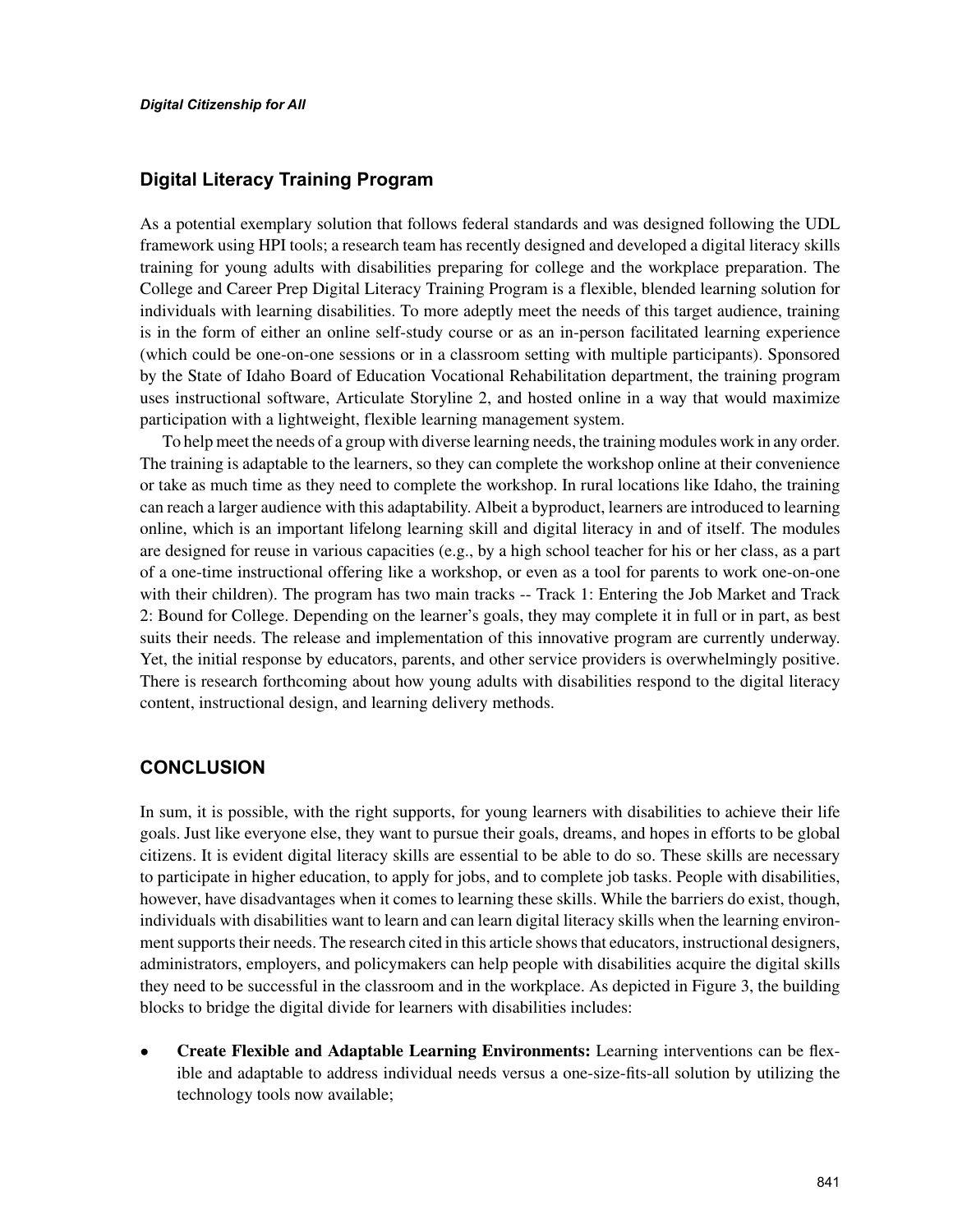

*Figure 3. Building Blocks to Support Students with Disabilities Bridge the Digital Divide*

- **Apply Accessibility Laws and Standards:** Accessibility laws and standards help improve online learning environments when their guidelines are followed. Improving compliance creates improved education experiences while benefiting both the workforce and employers;
- **Provide Support for Teachers:** To be effective when teaching digital literacy skills, or any skill for that matter, teachers need the training, tools, and support from leadership to implement digital literacy in the classroom.

We have over one million young people with disabilities in our education system today. As such, it is imperative they are prepared for the transition to college, the workplace, and adulthood in our technology-rich world. They have a future filled with digital tools not yet defined; their success is built upon the digital literacy skills they are supplied with now.

### **ACKNOWLEDGMENT**

This research was supported and fully funded by the Idaho Division of Vocational Rehabilitation. In particular, we especially thank Mrs. Alison Lowenthal who provided vision, insight and expertise that greatly assisted the research. We also thank the Michaels  $\&$  Associates team for their assistance with developing the Digital Literacies Training program, and the administrators from the Boise State University's Office of Sponsored Projects, College of Engineering, and Department of Organizational Performance and Workplace Learning for their work behind the scenes.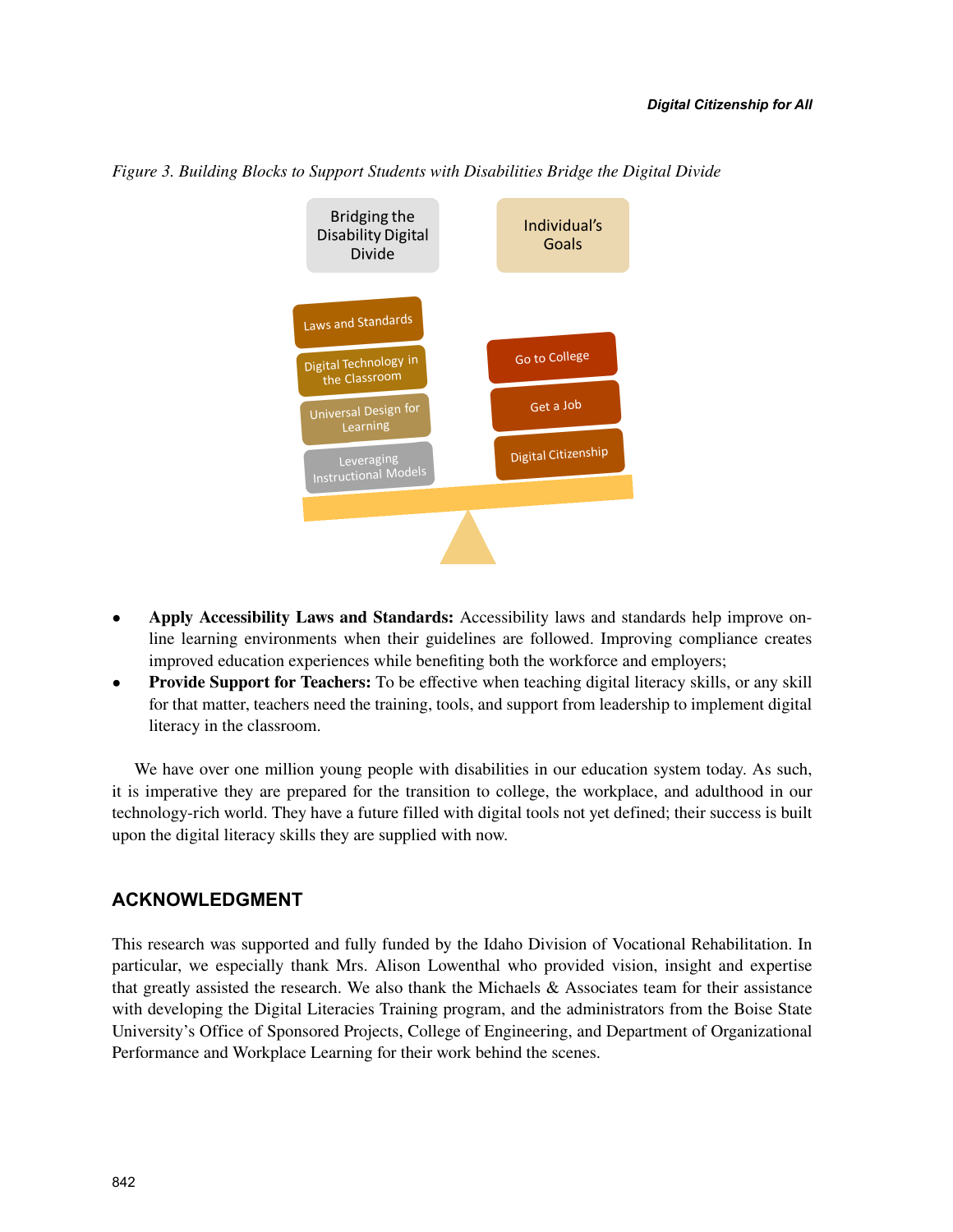## **REFERENCES**

About Universal Design for Learning. (1984). Retrieved February 26, 2018, from http://www.cast.org/

Alamri, A., & Tyler-Wood, T. (2016). Factors affecting learners with disabilities: Instructor interaction in online learning. *Journal of Special Education Technology*, *32*(2), 59–69. doi:10.1177/0162643416681497

Alenezi, A. (2017). Obstacles for teachers to integrate technology with instruction. *Education and Information Technologies*, *22*(4), 1797–1816. doi:10.100710639-016-9518-5

Allday, C. M. M. (2011). Performance of students with exceptionalities in Florida virtual school [Doctoral dissertation]. Oklahoma State University. Retrieved from https://www.learntechlib.org/p/127330/

Alsalem, M. A. (2016). Redefining literacy: The realities of digital literacy for students with disabilities in K-12. *Journal of Education and Practice*, *7*(32), 205–215.

Ba, H., Tally, W., & Tsikalas, K. (2002). Investigating children's emerging digital literacies. *The Journal of Technology, Learning, and Assessment*, *1*(4).

Badge, J. L., Dawson, E., Cann, A. J., & Scott, J. (2008). Assessing the accessibility of online learning. *Innovations in Education and Teaching International*, *45*(2), 103–113. doi:10.1080/14703290801948959

Barnard-Brak, L., & Sulak, T. (2010). Online versus face-to-face accommodations among college students with disabilities. *American Journal of Distance Education*, *24*(2), 81–91. doi:10.1080/08923641003604251

Bawden, D. (2008). Origins and concepts of digital literacy. In C. Lankshear & M. Knobel (Eds.), *Digital literacies: Concepts, policies and practices* (Vol. 30, pp. 17–32). New York, NY: Peter Lang Publishing.

Belshaw, D. A. J. (2012). *What is "digital literacy"? A Pragmatic investigation* [Doctoral dissertation]. Durham University. Retrieved from http://etheses.dur.ac.uk/3446

Borthwick, A. C., & Hansen, R. (2017). Digital literacy in teacher education: Are teacher educators competent? *Journal of Digital Learning in Teacher Education*, *33*(2), 46–48. doi:10.1080/21532974.2 017.1291249

Brademas, J. (1973). Rehabilitation Act of 1973, Pub. L. No. 8070, § 504. Retrieved from https://www. congress.gov/bill/93rd-congress/house-bill/8070

Buckingham, D. (2015). Defining digital literacy: What do young people need to know about digital media? *Nordic Journal of Digital Literacy*, *10*(5), 21–35.

Burgstahler, S. (2001). Real connections: Making distance learning accessible to everyone. Retrieved July 5, 2017, from http://www.washington.edu/doit/sites/default/files/atoms/files/Real\_Connections\_0.pdf

Burgstahler, S., Corrigan, B., & McCarter, J. (2004). Making distance learning courses accessible to students and instructors with disabilities: A case study. *The Internet and Higher Education*, *7*(3), 233–246. doi:10.1016/j.iheduc.2004.06.004

Cihak, D. F., Wright, R., Smith, C. C., McMahon, D., & Kraiss, K. (2015). Incorporating functional digital literacy skills as part of the curriculum for high school students with intellectual disability. *Education and Training in Autism and Developmental Disabilities*, *50*(2), 155–171.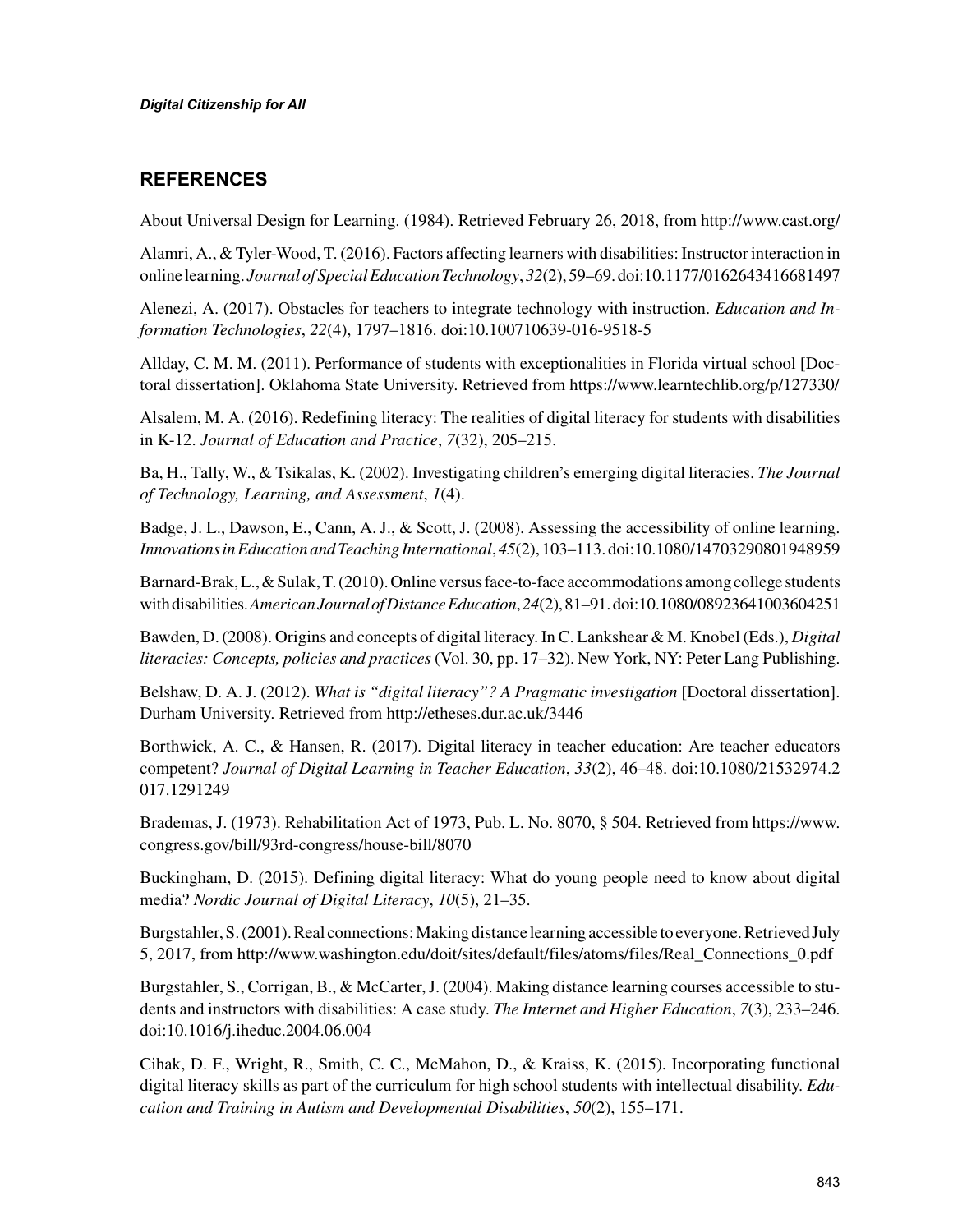City for All Women Initiative (CAWI). (2015). Advancing Equity and Inclusion: A Guide for Municipalities. Retrieved May 30, 2018, from http://www.cawi-ivtf.org/sites/default/files/publications/advancingequity-inclusion-web\_0.pdf

Coleman, M. B., Hurley, K. J., & Cihak, D. F. (2012). Comparing teacher-directed and computer-assisted constant time delay for teaching functional sight words to students with moderate intellectual disability. *Education and Training in Autism and Developmental Disabilities*, *47*(3), 280–292.

Collier, A. (2012). Literacy for a digital age: Transliteracy or what? *Netfamilynews*. Retrieved August 2017, from https://www.netfamilynews.org/literacy-for-a-digital-age-transliteracy-or-what

Coyne, P., Pisha, B., Dalton, B., Zeph, L. A., & Smith, N. C. (2010). Literacy by design: A universal design for learning approach for students with significant intellectual disabilities. *Remedial and Special Education*, *33*(3), 162–172. doi:10.1177/0741932510381651

Dede, C. (2010). Comparing frameworks for 21st century skills. In J. A. Bellanca (Ed.), 21st Century Skills: Rethinking how students learn. Bloomington, IN: Solution Tree Press.

Dobransky, K., & Hargittai, E. (2016). Unrealized potential: Exploring the digital disability divide. *Poetics*, *58*, 18–28. doi:10.1016/j.poetic.2016.08.003

Donohoo, J., Hattie, J., & Eells, R. (2018). The power of collective efficacy. *Educational Leadership*, *75*(6), 40–44.

Dudeney, G., & Hockly, N. (2016). Literacies, technology and language teaching. In F. Farr & L. Murray (Eds.), *The Routledge handbook of language learning and technology* (pp. 115–126). London, UK: Routledge.

Econometrica Inc. (2017). *Final regulatory impact analysis: Final rule to update the Section 508 standards and Section 255 guidelines* (No. 1906-001). U.S. Architectural and Transportation Barriers Compliance Board. Retrieved from https://www.access-board.gov/attachments/article/1888/ICT\_FRIA\_2017-01-05. pdf

Educational Testing Service (ETS). (2002). Digital transformation: A framework for ICT literacy. Washington, DC: Educational Testing Service (ETS). Retrieved from http://www.ibertic.org/evaluacion/sites/ default/files/biblioteca/32\_digitaltransformation.pdf

Edyburn, D. L. (2010). Would you recognize universal design for learning if you saw it? Ten propositions for new directions for the second decade of UDL. *Learning Disability Quarterly*, *33*(1), 33–41. doi:10.1177/073194871003300103

Erickson, W., Lee, C., & von Scrader, S. (2017). Disability Statistics from the American Community Survey (ACS). *Cornell University Disability Statistics Website*. Ithaca, NY: Cornell University Yang-Tan Institute (YTI). Retrieved from http://www.disabilitystatistics.org/

Ertmer, P. A., & Ottenbreit-Leftwich, A. (2013). Removing obstacles to the pedagogical changes required by Jonassen's vision of authentic technology-enabled learning. *Computers & Education*, *64*, 175–182. doi:10.1016/j.compedu.2012.10.008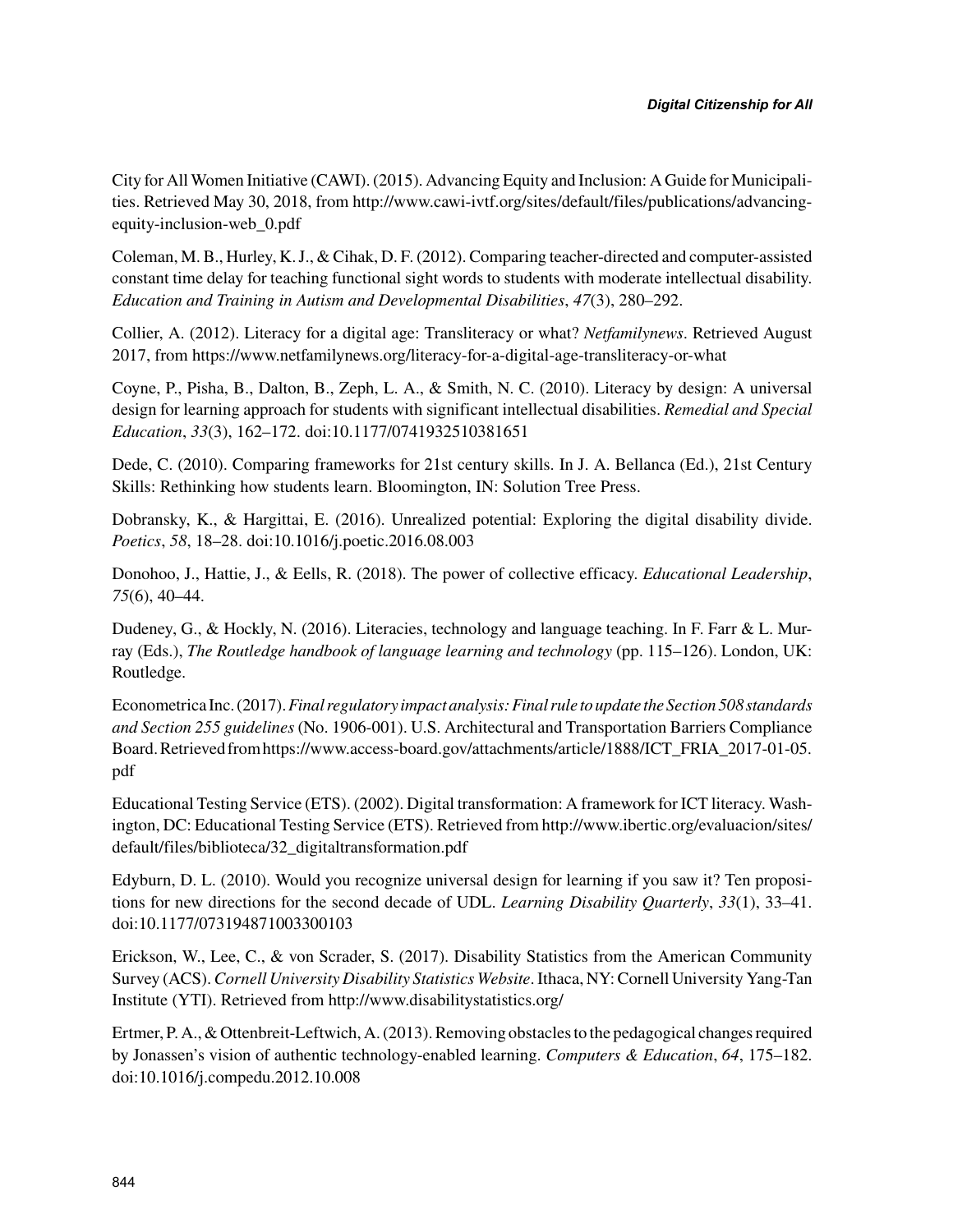Eshet, Y. (2012). Thinking in the digital era: A revised model for digital literacy. In E. B. Cohen (Ed.), *Issues in informing science & information technology* (Vol. 9, pp. 267–276). Santa Rosa, CA: Informing Science.

Eshet-Alkalai, Y. (2004). Digital literacy: A conceptual framework for survival skills in the digital era. *Journal of Educational Multimedia and Hypermedia*, *13*(1), 93–106.

FCC. (2011). 21st Century Communications and Video Accessibility Act (CVAA). Retrieved June 5, 2017, from https://www.fcc.gov/consumers/guides/21st-century-communications-and-video-accessibilityact-cvaa

Ferrari, A. (2012). Digital competence in practice: An analysis of frameworks (No. EUR 25351 EN). *Joint Research Center*. Retrieved from http://jiscdesignstudio.pbworks.com/w/file/fetch/55823162/ FinalCSReport\_PDFPARAWEB.pdf

Fichten, C. S., Ferraro, V., Asuncion, J. V., Chwojka, C., Barile, M., Nguyen, M. N., ... Wolforth, J. (2009). Disabilities and e-learning problems and solutions: An exploratory study. *Journal of Educational Technology & Society*, *12*(4), 241–256.

Ganz, J., Boles, M. B., Goodwyn, F. D., & Flores, M. M. (2013). Efficacy of handheld electronic visual supports to enhance vocabulary in children with ASD. *Focus on Autism and Other Developmental Disabilities*, *29*(1), 3–12. doi:10.1177/1088357613504991

Gilster, P. (1997). *Digital literacy*. New York, NY: John Wiley & Sons.

Good, B., & Fang, L. (2015). Promoting smart and safe internet use among children with neurodevelopmental disorders and their parents. *Clinical Social Work Journal*, *43*(2), 179–188. doi:10.100710615- 015-0519-4

Gorski, P., & Clark, C. (2002). Multicultural Education and the Digital Divide: Focus on Disability. *Multicultural Perspectives*, *4*(4), 28–36. doi:10.1207/S15327892MCP0404\_6

Hall, M., Nix, I., & Baker, K. (2013). Student experiences and perceptions of digital literacy skills development: Engaging learners by design? *The Electronic Journal of E-Learning*, *11*(3), 207–225.

Hall, T. E., Meyer, A., & Rose, D. H. (2012). An introduction to universal design for learning. In T. E. Hall, A. Meyer, & D. H. Rose (Eds.), *Universal design for learning in the classroom*. New York, NY: Guilford Publications.

Harkin, T. (1990). Americans with Disabilities Act of 1990, Pub. L. No. S.933. Retrieved from https:// www.congress.gov/bill/101st-congress/senate-bill/933?q=%7B%22search%22%3A%5B%22American s+with+Disabilities+Act+of+1990%22%5D%7D&r=1

Hartnett, H. P., Stuart, H., Thurman, H., Loy, B., & Batiste, L. C. (2011). Employers' perceptions of the benefits of workplace accommodations: Reasons to hire, retain and promote people with disabilities. *Journal of Vocational Rehabilitation*, *34*, 17–23.

Hattie, J. (1987). Identifying the salient facets of a model of student learning: A synthesis of metaanalyses. *The Journal of Educational Research*, *11*(2), 187–212.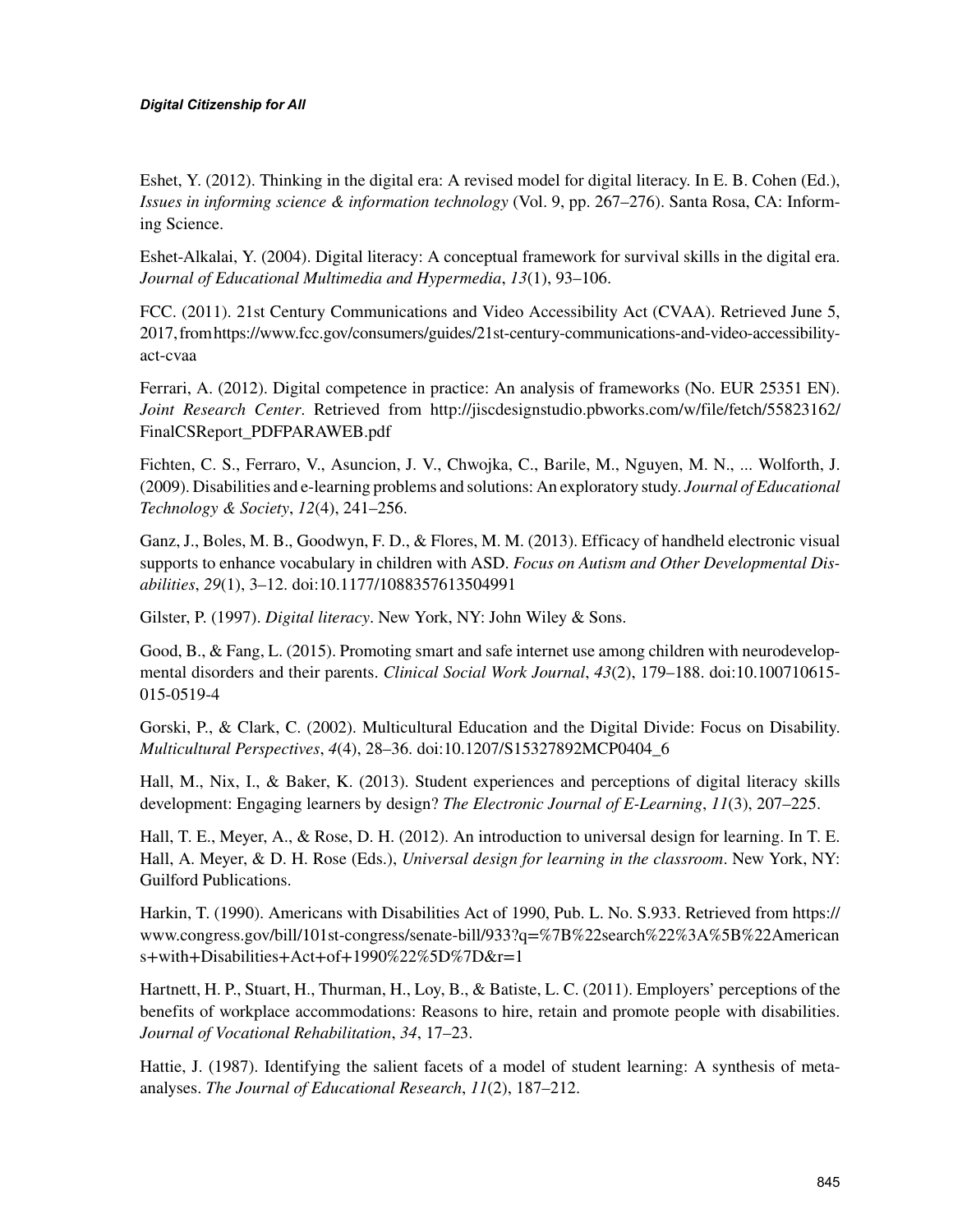Hattie, J. (1992). Measuring the effects of schooling. *Australian Journal of Education*, *36*(1), 5–13. doi:10.1177/000494419203600102

Hattie, J. (2009). *Visible learning: A synthesis of over 800 meta-analyses relating to achievement*. New York, NY: Routledge.

Hitchcock, C., & Stahl, S. (2003). Assistive technology, universal design, universal design for learning: Improved learning opportunities. *Journal of Special Education Technology*, *18*(4), 45–52. doi:10.1177/016264340301800404

Hodis, F., Hattie, J. A. C., & Hodis, G. (2017). Investigating student motivation at the confluence of multiple effectiveness strivings: A study of promotion, locomotion, assessment and their interrelationships. *Personality and Individual Differences*, *109*, 181–191. doi:10.1016/j.paid.2017.01.009

Houghton, S., Hattie, J., Wood, L., Carroll, A., Martin, K., & Tan, C. (2014). Conceptualizing loneliness in adolescents: Development and validation of a self-report instrument. *Child Psychiatry and Human Development*, *45*(5), 604–616. doi:10.100710578-013-0429-z PMID:24338335

Information and Communication Technology (ICT) Standards and Guidelines Final Rule. (2017). 82 Federal Register §. Retrieved from https://www.access-board.gov/attachments/article/1877/ict-rule.pdf

Institute for Corporate Productivity. (2014). Employing people with intellectual and developmental disabilities. Retrieved from http://www.bestbuddies.org/imintohire/wp-content/uploads/sites/9/2017/01/ Employing-People-with-Intellectual-and-Developmental-Disabilities-i4cp-20141.pdf

Iwarsson, S., & Ståhl, A. (2003). Accessibility, usability and universal design—positioning and definition of concepts describing person-environment relationships. *Disability and Rehabilitation*, *25*(2), 57–66. PMID:12554380

Janssen, J., Stoyanov, S., Ferrari, A., Punie, Y., Pannekeet, K., & Sloep, P. (2013). Experts' views on digital competence: Commonalities and differences. *Computers & Education*, *68*, 473–481. doi:10.1016/j. compedu.2013.06.008

Jelfs, A., & Richardson, J. T. E. (2010). Perceptions of academic quality and approaches to studying among disabled and nondisabled students in distance education. *Studies in Higher Education*, *35*(5), 593–607. doi:10.1080/03075070903222666

Kafyulilo, A., Fisser, P., & Voogt, J. (2016). Factors affecting teachers' continuation of technology use in teaching. *Education and Information Technologies*, *21*(6), 1535–1554. doi:10.100710639-015-9398-0

Kaminski, K., Switzer, J., & Gloeckner, G. (2009). Workforce readiness: A study of university students' fluency with information technology. *Computers & Education*, *53*(2), 228–233. doi:10.1016/j. compedu.2009.01.017

Kavanagh, M. J., & Johnson, R. D. (Eds.). (2017). *Human resource information systems: Basics, applications, and future directions* (4th ed.). Los Angeles, CA: SAGE.

Kim, T., & Doh, S. (2006). Analysis of the Digital Divide Between Disabled and Non-Disabled People in South Korea. *Asia Pacific Journal of Public Administration*, *28*(2), 231–261. doi:10.1080/2327666 5.2006.10779323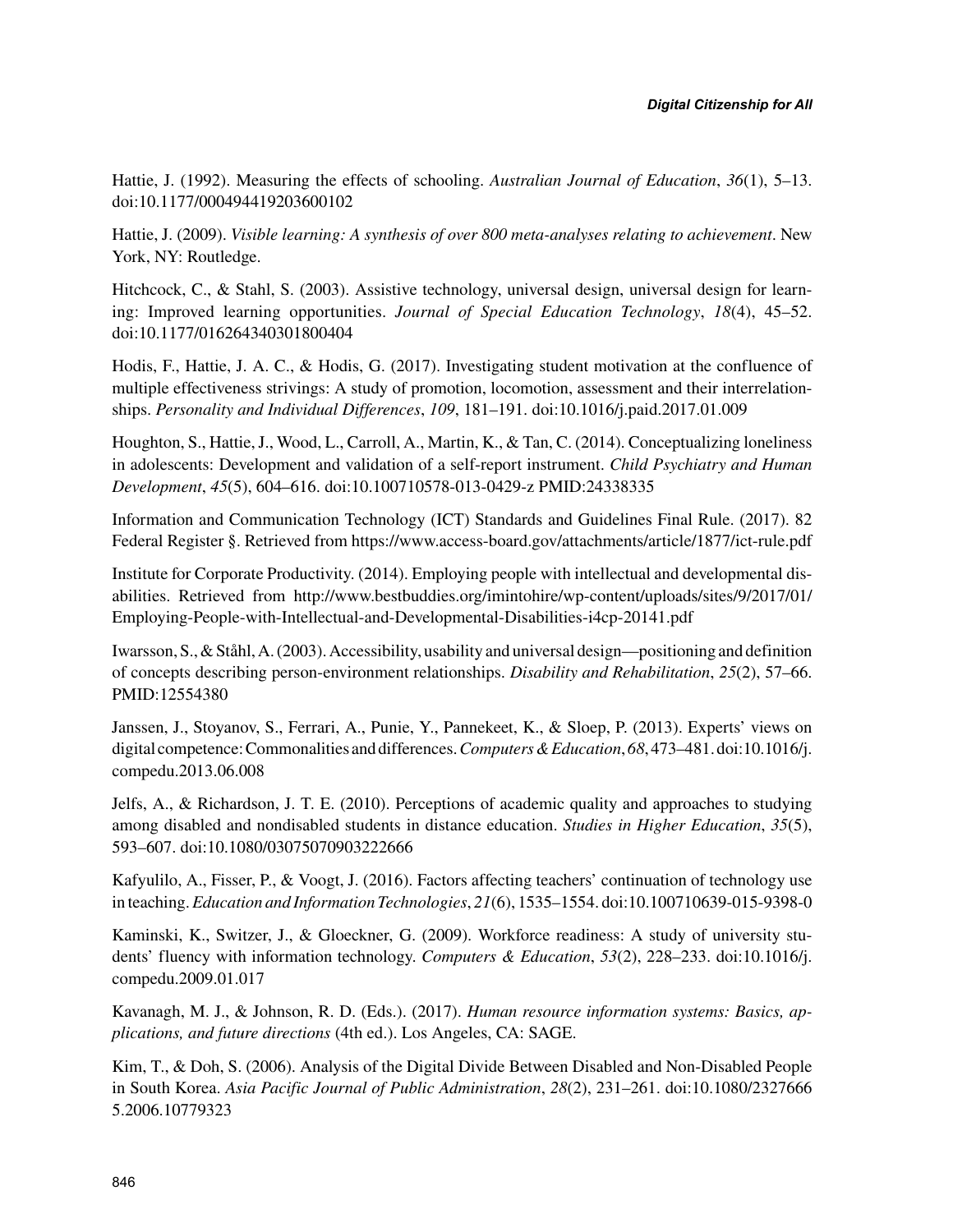Knobel, M., & Lankshear, C. (2006). Digital literacy and digital literacies: Policy, pedagogy and research considerations for education. *Nordic Journal of Digital Literacy*, *1*, 12–24.

Koltay, T. (2011). The media and the literacies: Media literacy, information literacy, digital literacy. *Media Culture & Society*, *33*(2), 211–221. doi:10.1177/0163443710393382

Kurtz, G., & Peled, Y. (2016). Digital learning literacies: A validation study. *Issues in Informing Science & Information Technology*, *13*, 145–158. doi:10.28945/3479

Lankshear, C., & Knobel, M. (2011). *New literacies: Everyday practices and social learning* (3rd ed.). Berkshire, England: Open University Press.

Loy, B. (2017). *Workplace accommodations: Low cost high impact (No. 1605DC-17-C-0038)*. Office of Disability Employment Policy.

MacArthur, C. A. (2009). Reflections on research on writing and technology for struggling writers. *Learning Disabilities Research & Practice: A Publication of the Division for Learning Disabilities*. *Council for Exceptional Children*, *24*(2), 93–103.

Mace, R. L. (2008). Center for universal design: Environments and products for all people. Retrieved February 26, 2018, from https://projects.ncsu.edu/ncsu/design/cud/index.htm

Mace, R. L., Hardie, G. J., & Place, J. P. (1991). Accessible environments: Toward universal design. In W. F. E. Preiser, J. Vischer, & E. T. White (Eds.), *Design intervention: Toward a more humane architecture* (pp. 156–176). New York, NY: Van Nostrand Reinhold.

Martin, A., & Grudziecki, J. (2006). DigEuLit: Concepts and tools for digital literacy development. *Innovation in Teaching and Learning in Information and Computer Sciences*, *5*(4), 1–19.

Martin, E. W., Martin, R., & Terman, D. L. (1996). The legislative and litigation history of special education. *The Future of Children*, *6*(1), 25–39. doi:10.2307/1602492 PMID:8689259

McTavish, M. (2009). 'I get my facts from the Internet': A case study of the teaching and learning of information literacy in in-school and out-of-school contexts. *Journal of Early Childhood Literacy*, *9*(1), 3–28. doi:10.1177/1468798408101104

Meo, G. (2008). Curriculum planning for all learners: Applying universal design for learning (UDL) to a high school reading comprehension program. *Preventing School Failure*, *52*(2), 21–39. doi:10.3200/ PSFL.52.2.21-30

Merchant, G. (2007). Writing the future in the digital age. *Literacy Discussion*, *41*(3), 118–128. doi:10.1111/j.1467-9345.2007.00469.x

Meyer, A., & Rose, D. H. (2000). Universal design for individual differences. *Educational Leadership*, *58*(3), 39–43.

Moore, E. J. (2017). Canvas Community Blog. Retrieved May 29, 2018, from https://community.canvaslms.com/groups/designers/blog/2017/10/16/implementing-universal-design-for-learning-on-canvas

Neumann, M. M., Finger, G., & Neumann, D. L. (2017). A Conceptual Framework for Emergent Digital Literacy. *Early Childhood Education Journal*, *45*(4), 471–479. doi:10.100710643-016-0792-z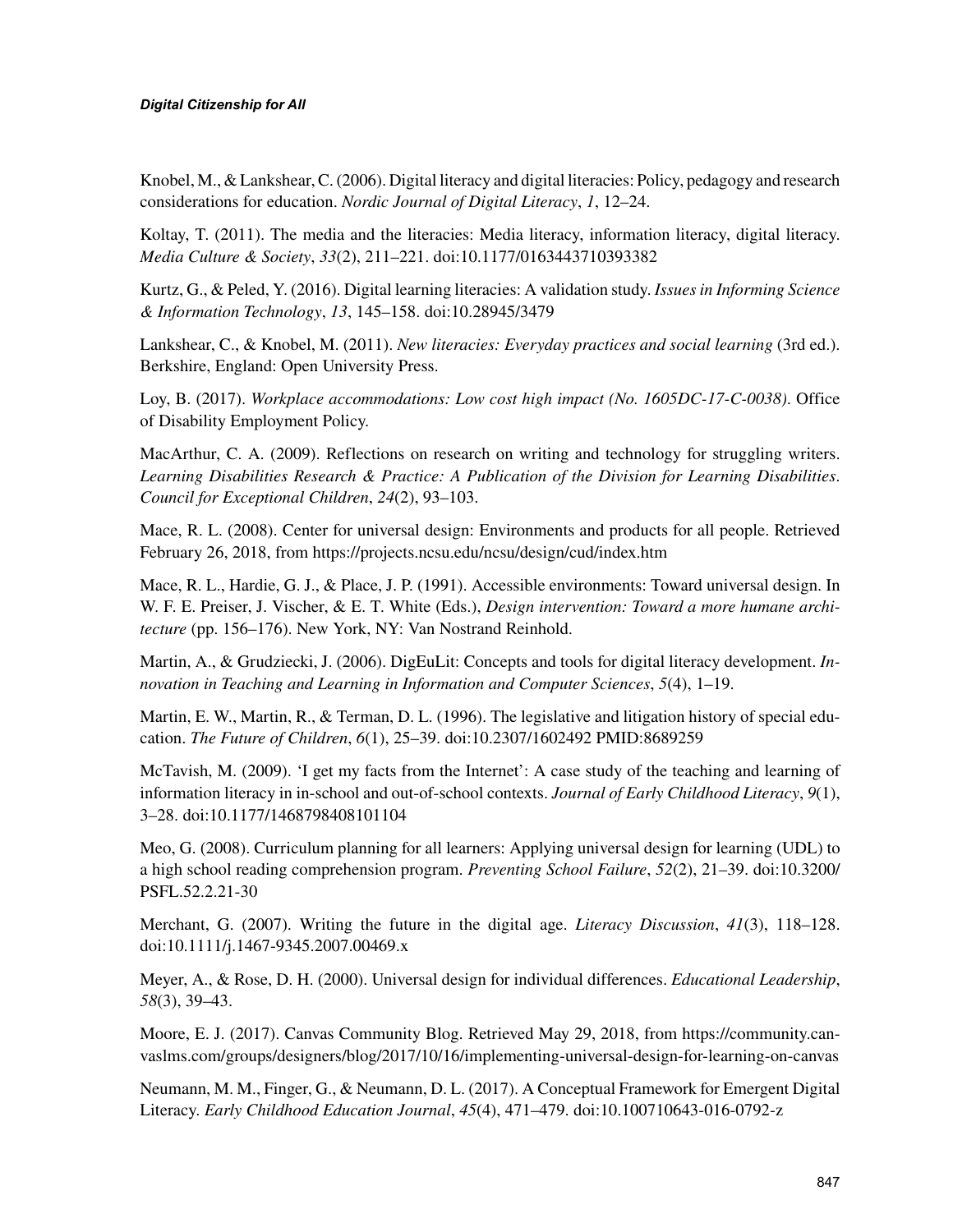Park, E.-Y., & Nam, S.-J. (2014). An analysis of the digital literacy of people with disabilities in Korea: Verification of a moderating effect of gender, education and age. *International Journal of Consumer Studies*, *38*(4), 404–411. doi:10.1111/ijcs.12107

Park, S., & Burford, S. (2013). A longitudinal study on the uses of mobile tablet devices and changes in digital media literacy of young adults. *Educational Media International*, *50*(4), 266–280. doi:10.10 80/09523987.2013.862365

Pisha, B., & Coyne, P. (2001). Smart from the start: The promise of universal design for learning. *Remedial and Special Education*, *22*(4), 197–203. doi:10.1177/074193250102200402

Plowman, L., McPake, J., & Stephen, C. (2008). Just picking it up? Young children learning with technology at home. *Cambridge Journal of Education*, *38*(3), 303–319. doi:10.1080/03057640802287564

Plowman, L., Stevenson, O., McPake, J., Stephen, C., & Adey, C. (2011). Parents, pre-schoolers and learning with technology at home: some implications for policy: Parents and pre-schoolers. *Journal of Computer Assisted Learning*, *27*(4), 361–371. doi:10.1111/j.1365-2729.2011.00432.x

Prensky, M. (2001). *Digital game-based learning* (Vol. 1). New York, NY: McGraw-Hill.

Reed, J. Museum and Library Services Act, Pub. L. No. S. 3984, § 202 (2010). Retrieved from https:// www.congress.gov/bill/111th-congress/senate-bill/3984?q=%7B%22search%22%3A%5B%22S.+398 4%22%5D%7D&r=1

Retter, S., Anderson, C., & Kieran, L. (2013). iPad use for accelerating reading gains in secondary students with learning disabilities. *Journal of Educational Multimedia and Hypermedia*, *22*(4), 443–463.

Roberts, J. B., Crittenden, L. A., & Crittenden, J. C. (2011). Students with disabilities and online learning: A cross-institutional study of perceived satisfaction with accessibility compliance and services. *The Internet and Higher Education*, *14*(4), 242–250. doi:10.1016/j.iheduc.2011.05.004

Rose, D. H., Harbour, W. S., Johnston, C. S., Daley, S. G., & Abarbanell, L. (2006). Universal design for learning in postsecondary education: Reflections on principles and their application. *Journal of Postsecondary Education and Disability*, *19*(2), 135–151.

Rose, D. H., & Meyer, A. (2002). *Teaching every student in the digital age: Universal design for learning*. Alexandria, VA: Association for Supervision and Curriculum Development.

Rose, D. H., & Meyer, A. (2006). *A practical reader in universal design for learning*. Cambridge, MA: Harvard Education Press.

Rothwell, W. J. (1999). *ASTD models for human performance improvement: Roles, competencies, and outputs*. Alexandria, VA: American Society for Training and Development.

Russo, A., Watkins, J., & Groundwater‐Smith, S. (2009). The impact of social media on informal learning in museums. *Educational Media International*, *46*(2), 153–166. doi:10.1080/09523980902933532

Schmetzke, A. (2001). Online distance education "Anytime, anywhere" but not for everyone. *Information Technology and Disabilities Journal*, *7*(2), 1–22.

Schwab, K. (2017). *The fourth industrial revolution*. New York, NY: Crown Business.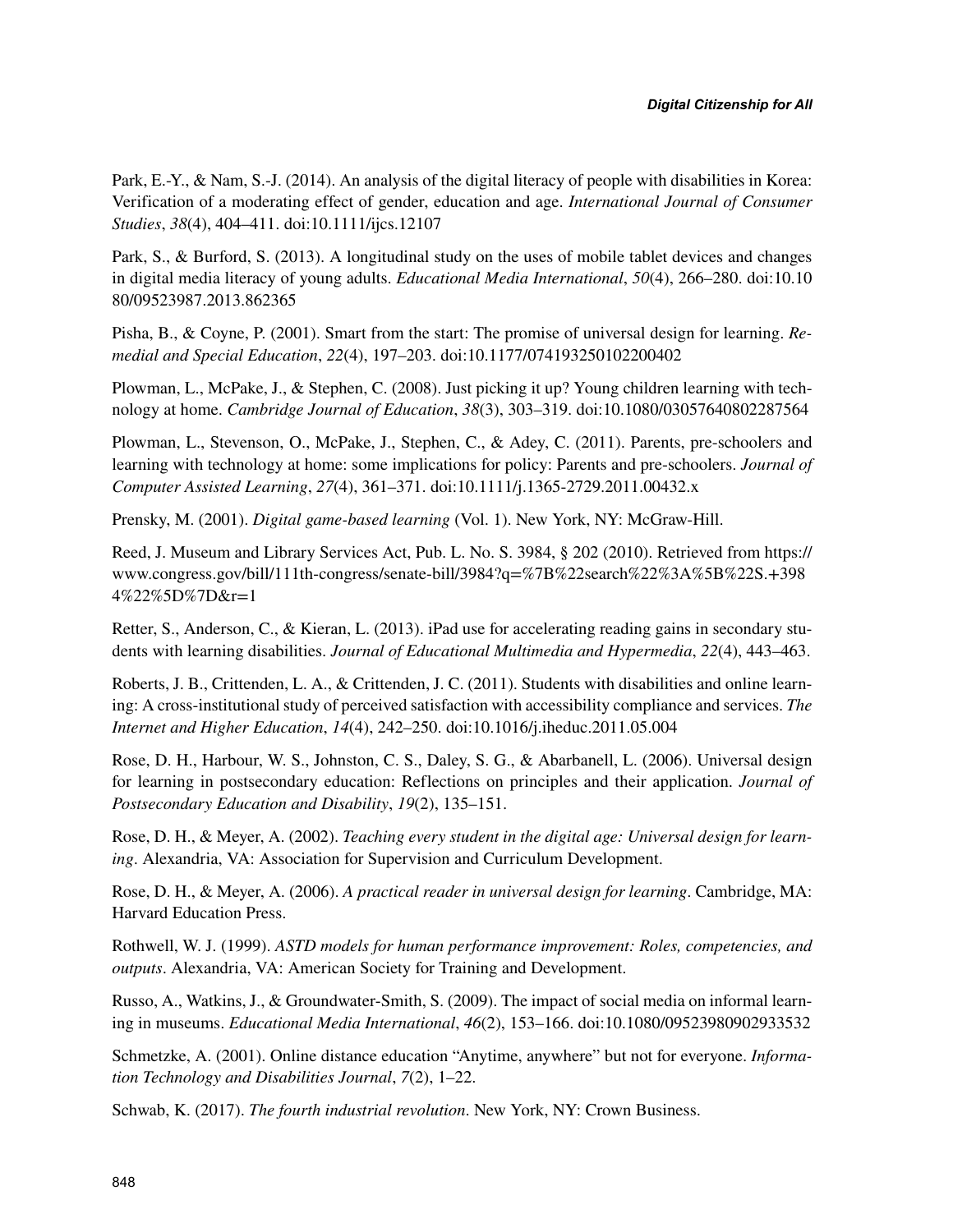Scott, L. A. (2007). Framework for 21st century learning. Retrieved February 23, 2018, from http:// www.p21.org/

Seale, J., Draffan, E. A., & Wald, M. (2010). Digital agility and digital decision-making: Conceptualising digital inclusion in the context of disabled learners in higher education. *Studies in Higher Education*, *35*(4), 445–461. doi:10.1080/03075070903131628

Seok, S., & DaCosta, B. (2016). Digital literacy of youth and young adults with intellectual disability predicted by support needs and social maturity. *Assistive Technology Journal*, *29*(3), 123–130. doi:10. 1080/10400435.2016.1165759 PMID:27057650

Siteimprove. (2016). Why web accessibility should be a priority now: 3 stats to prove it. Retrieved April 5, 2018, from https://siteimprove.com/blog/why-web-accessibility-should-be-a-priority-now-3-stats-toprove-it

Southall, S. P. (2012). Digital native preservice teachers: An examination of their self-efficacy beliefs regarding technology integration in classroom settings [Doctoral dissertation]. Virginia Commonwealth University. Retrieved from https://scholarscompass.vcu.edu/cgi/viewcontent.cgi?article=3823&context=etd

Spencer, M. (1986). Emergent literacies: A site for analysis. *Language Arts*, *63*(5), 442–453.

Spooner, F., Baker, J. N., Harris, A. A., Ahlgrim-Delzell, L., & Browder, D. M. (2007). Effects of training in universal design for learning on lesson plan development. *Remedial and Special Education*, *28*(2), 108–116. doi:10.1177/07419325070280020101

Stewart, J. F., Mallery, C., & Choi, J. (2010). A multilevel analysis of distance learning achievement: Are college students with disabilities making the grade? *Journal of Rehabilitation*, *76*(2), 27.

Straub, C. (2012). The Effects of Synchronous Online Cognitive Strategy Instruction in Writing for Students with Learning Disabilities [Doctoral dissertation]. University of Central Florida. Retrieved from http://stars.library.ucf.edu/etd/2425/

Swanson, R. (2007). *Analysis for improving performance: Tools for diagnosing organizations and documenting workplace expertise*. San Francisco, CA: Berrett-Koehler Publishers.

Telecommunications Access for People with Disabilities. (2012). Retrieved June 5, 2017, from https:// www.fcc.gov/consumers/guides/telecommunications-access-people-disabilities

The Three Principles of UDL. (2014). Retrieved February 26, 2018, from http://www.udlcenter.org/ aboutudl/whatisudl/3principles

U. S. General Services Administration Federal Government. (2003). Section 508 Law and Related Laws and Policies. Retrieved June 5, 2017, from https://www.section508.gov/content/learn/laws-and-policies

U.S. Department of Labor. (2016). The Workforce Innovation and Opportunity Act. Retrieved February 26, 2018, from https://www.doleta.gov/wioa/

Van Tiem, D. M., Moseley, J. L., & Dessinger, J. C. (2012). *Fundamentals of performance improvement: Optimizing results through people, process, and organizations*. San Francisco, CA: Pfeiffer.